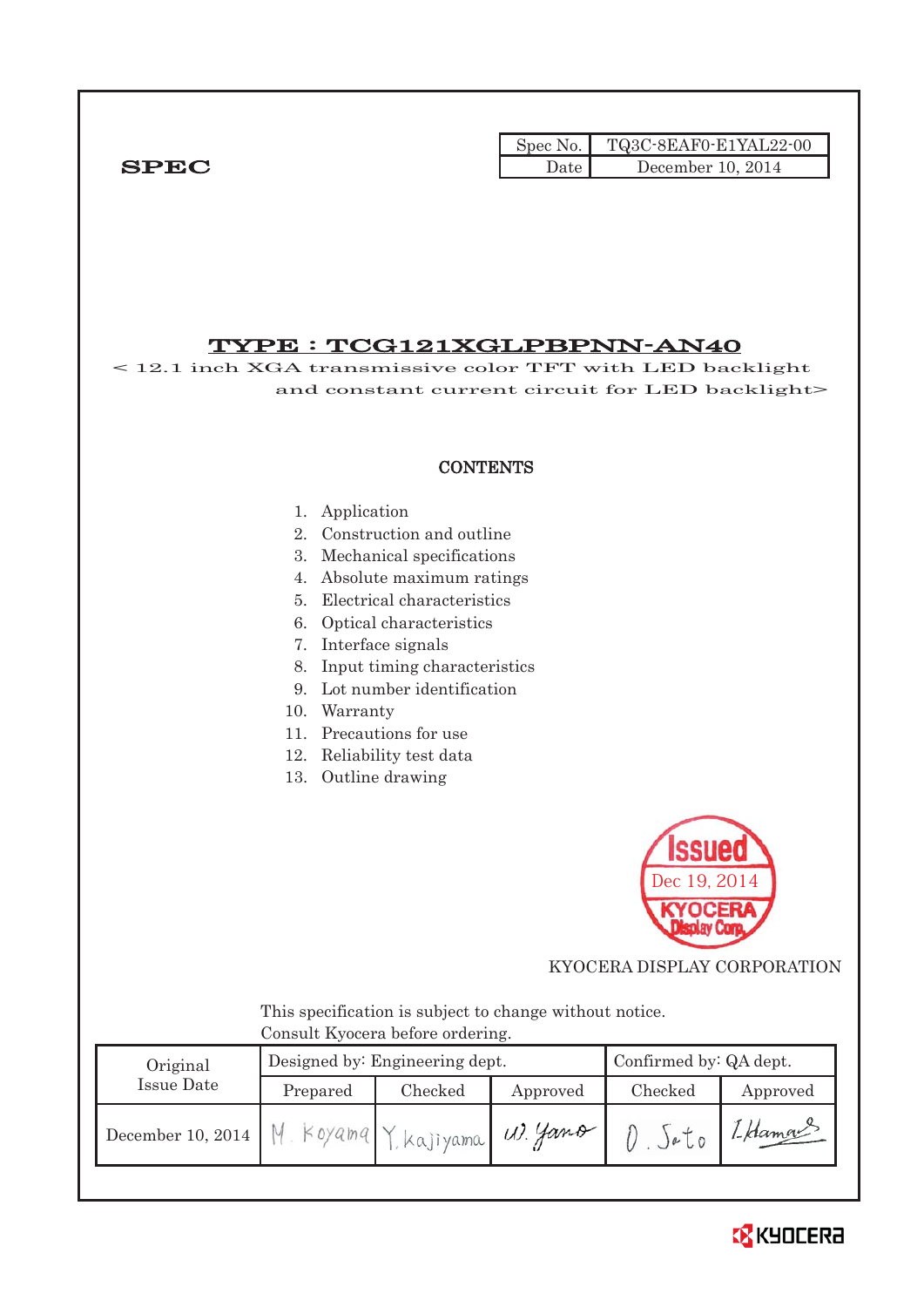| Spec No.              | Part No.            | Page |
|-----------------------|---------------------|------|
| TQ3C-8EAF0-E1YAL22-00 | TCG121XGLPBPNN-AN40 |      |

# Warning

- 1. This Kyocera LCD module has been specifically designed for use only in electronic devices and industrial machines in the area of audio control, office automation, industrial control, home appliances, etc. The module should not be used in applications where the highest level of safety and reliability are required and module failure or malfunction of such module results in physical harm or loss of life, as well as enormous damage or loss. Such fields of applications include, without limitation, medical, aerospace, communications infrastructure, atomic energy control. Kyocera expressly disclaims any and all liability resulting in any way to the use of the module in such applications.
- 2. Customer agrees to indemnify, defend and hold Kyocera harmless from and against any and all actions, claims, damages, liabilities, awards, costs, and expenses, including legal expenses, resulting from or arising out of Customer's use, or sale for use, or Kyocera modules in applications.

# Caution

1. Kyocera shall have the right, which Customer hereby acknowledges, to immediately scrap or destroy tooling for Kyocera modules for which no Purchase Orders have been received from the Customer in a two-year period.

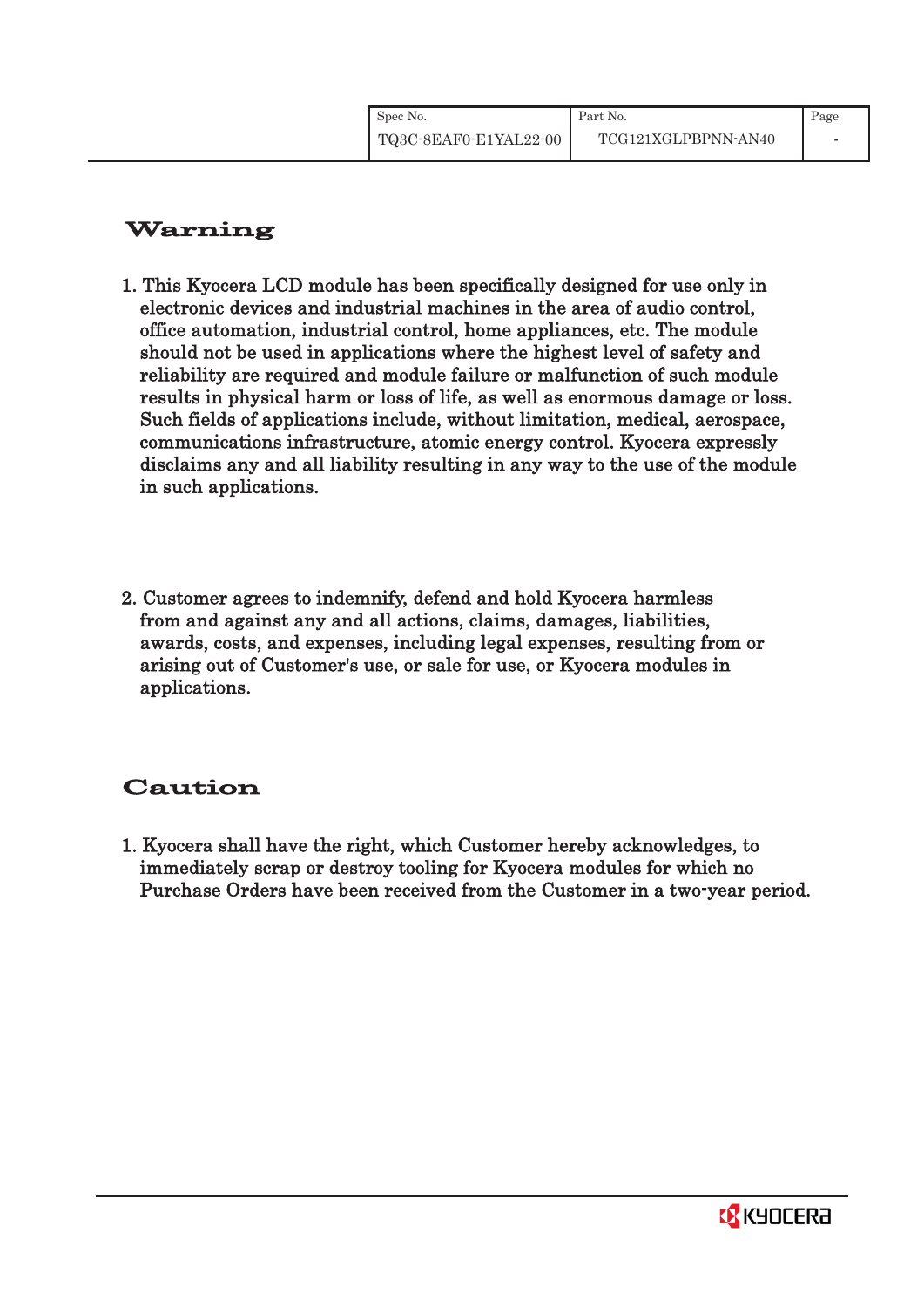| Spec No.              | Part No. |
|-----------------------|----------|
| TQ3C-8EAF0-E1YAL22-00 | TCG1     |

| Revision record<br>$\label{eq:besigneq} \text{Designed by : Engineering dept.}$<br>Confirmed by $\colon$ QA dept.<br>$\rm{Date}$<br>$C$ hecked<br>$\rm Checked$<br>Prepared<br>${\Large\bf Approved}$<br>Approved<br>${\rm Rev. No.}$<br>$\rm{\textbf{Date}}$<br>$\label{eq:2} \textbf{Descriptions}$<br>Page |  |  |  |  |
|---------------------------------------------------------------------------------------------------------------------------------------------------------------------------------------------------------------------------------------------------------------------------------------------------------------|--|--|--|--|
|                                                                                                                                                                                                                                                                                                               |  |  |  |  |
|                                                                                                                                                                                                                                                                                                               |  |  |  |  |
|                                                                                                                                                                                                                                                                                                               |  |  |  |  |
|                                                                                                                                                                                                                                                                                                               |  |  |  |  |
|                                                                                                                                                                                                                                                                                                               |  |  |  |  |
|                                                                                                                                                                                                                                                                                                               |  |  |  |  |
|                                                                                                                                                                                                                                                                                                               |  |  |  |  |
|                                                                                                                                                                                                                                                                                                               |  |  |  |  |
|                                                                                                                                                                                                                                                                                                               |  |  |  |  |
|                                                                                                                                                                                                                                                                                                               |  |  |  |  |
|                                                                                                                                                                                                                                                                                                               |  |  |  |  |
|                                                                                                                                                                                                                                                                                                               |  |  |  |  |
|                                                                                                                                                                                                                                                                                                               |  |  |  |  |
|                                                                                                                                                                                                                                                                                                               |  |  |  |  |
|                                                                                                                                                                                                                                                                                                               |  |  |  |  |
|                                                                                                                                                                                                                                                                                                               |  |  |  |  |
|                                                                                                                                                                                                                                                                                                               |  |  |  |  |
|                                                                                                                                                                                                                                                                                                               |  |  |  |  |
|                                                                                                                                                                                                                                                                                                               |  |  |  |  |
|                                                                                                                                                                                                                                                                                                               |  |  |  |  |
|                                                                                                                                                                                                                                                                                                               |  |  |  |  |
|                                                                                                                                                                                                                                                                                                               |  |  |  |  |
|                                                                                                                                                                                                                                                                                                               |  |  |  |  |
|                                                                                                                                                                                                                                                                                                               |  |  |  |  |
|                                                                                                                                                                                                                                                                                                               |  |  |  |  |
|                                                                                                                                                                                                                                                                                                               |  |  |  |  |
|                                                                                                                                                                                                                                                                                                               |  |  |  |  |
|                                                                                                                                                                                                                                                                                                               |  |  |  |  |
|                                                                                                                                                                                                                                                                                                               |  |  |  |  |
|                                                                                                                                                                                                                                                                                                               |  |  |  |  |
|                                                                                                                                                                                                                                                                                                               |  |  |  |  |
|                                                                                                                                                                                                                                                                                                               |  |  |  |  |
|                                                                                                                                                                                                                                                                                                               |  |  |  |  |
|                                                                                                                                                                                                                                                                                                               |  |  |  |  |
|                                                                                                                                                                                                                                                                                                               |  |  |  |  |
|                                                                                                                                                                                                                                                                                                               |  |  |  |  |
|                                                                                                                                                                                                                                                                                                               |  |  |  |  |
|                                                                                                                                                                                                                                                                                                               |  |  |  |  |
|                                                                                                                                                                                                                                                                                                               |  |  |  |  |

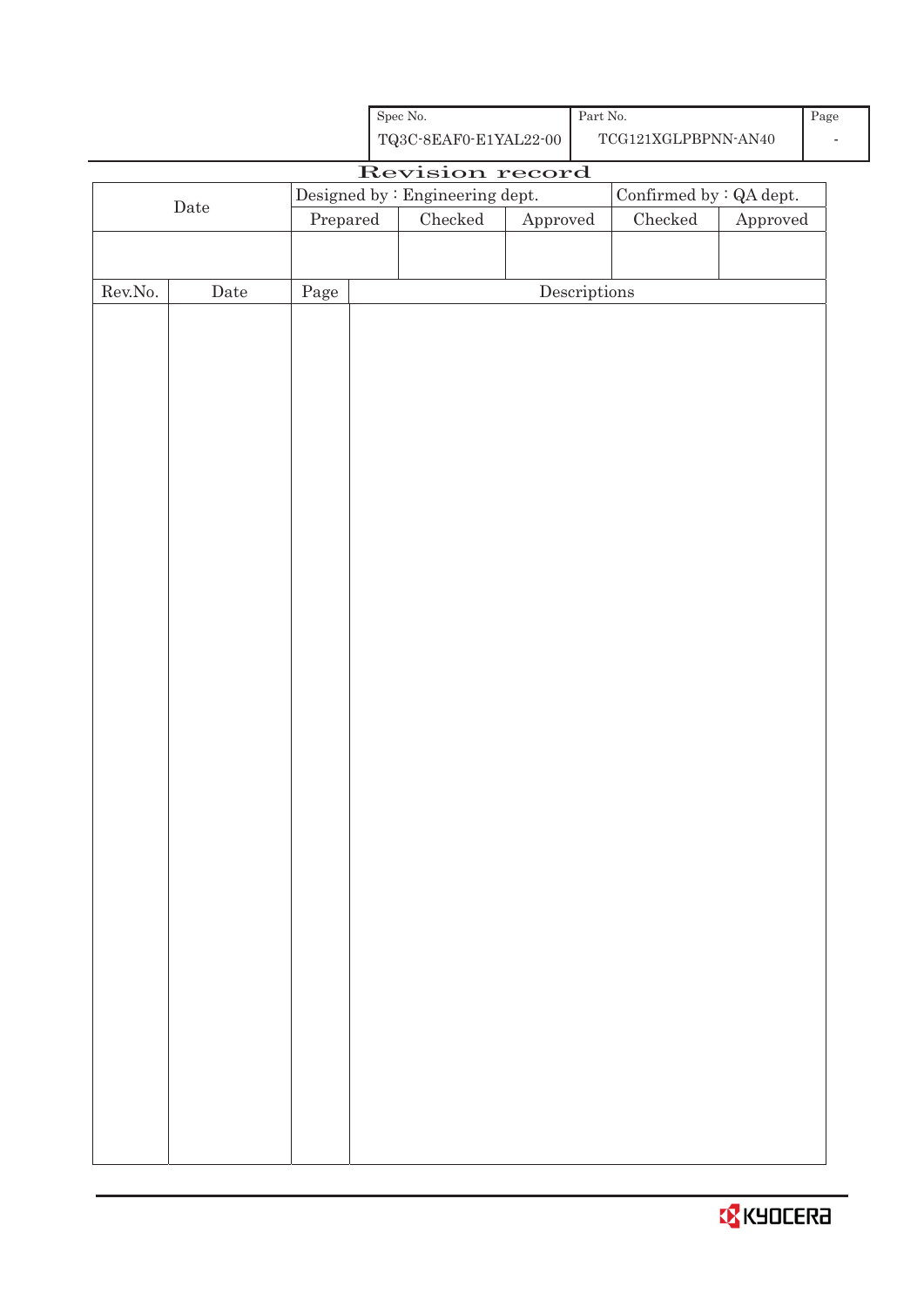# 1. Application

This document defines the specification of TCG121XGLPBPNN-AN40. (RoHS Compliant)

### 2. Construction and outline

| LCD.               | : Transmissive color dot matrix type TFT                   |
|--------------------|------------------------------------------------------------|
| Backlight system   | $:$ LED                                                    |
| Polarizer          | : Anti-Glare treatment                                     |
| Interface          | : LVDS                                                     |
| Additional circuit | : Timing controller, Power supply $(3.3V)$ input)          |
|                    | With constant current circuit for LED Backlight(12V input) |

## 3. Mechanical specifications

| <b>Item</b>                        | Specification                                       | Unit |
|------------------------------------|-----------------------------------------------------|------|
| Outline dimensions<br><sup>1</sup> | $260.5(W)\times 203(H)\times 10.4(D)$               | mm   |
| Active area                        | 245.76(W)×184.32(H)<br>(30.8cm/12.1~inch(Diagonal)) | mm   |
| Dot format                         | $1,024 \times (B,G,R)(W) \times 768(H)$             | dot  |
| Dot pitch                          | $0.08(W)\times0.24(H)$                              | mm   |
| Base color<br>2)                   | Normally Black                                      |      |
| Mass                               | 555                                                 | g    |

1) Projection not included. Please refer to outline for details.

2) Due to the characteristics of the LCD material, the color varies with environmental temperature.

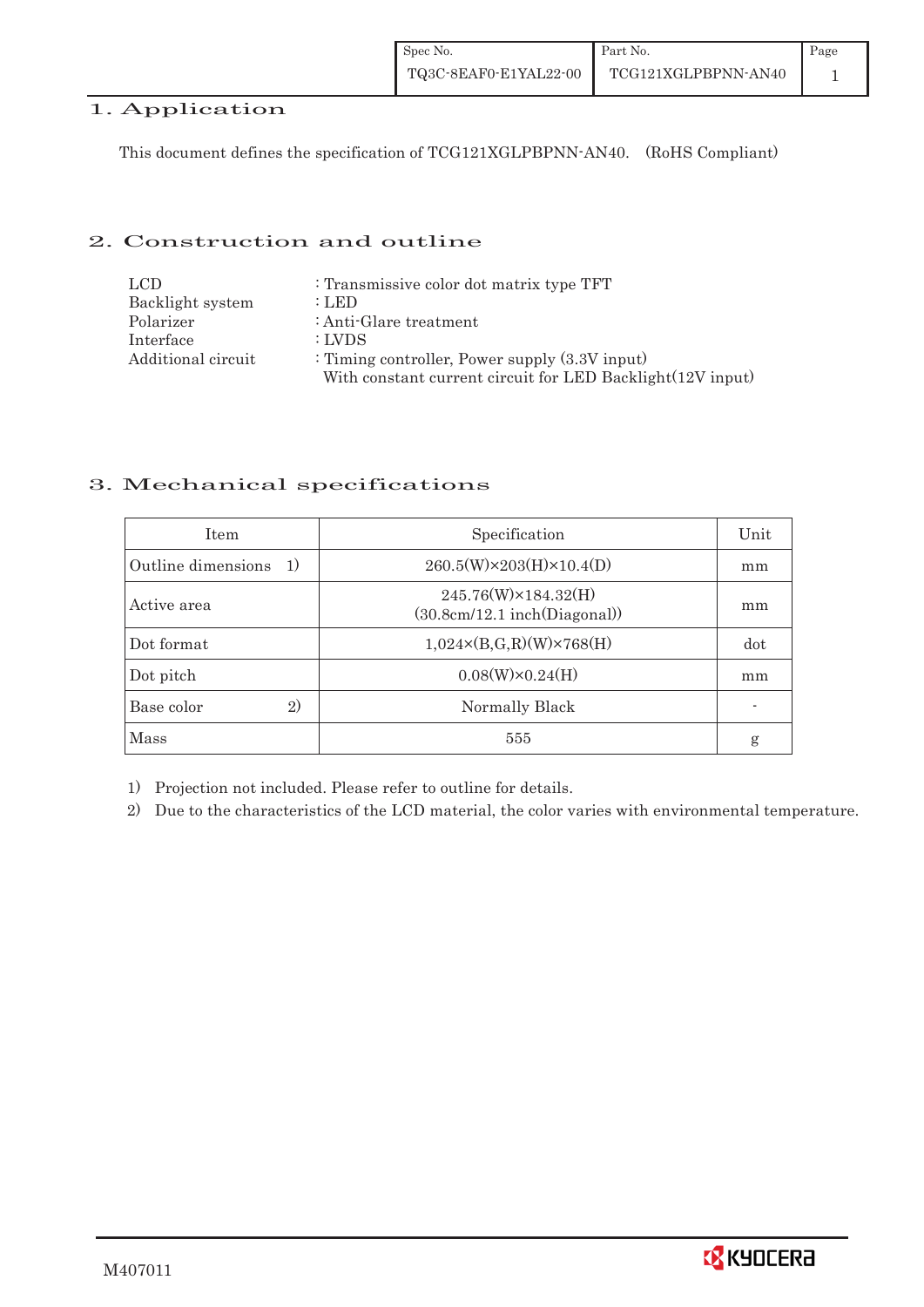## 4. Absolute maximum ratings

| Item                     |                                 | Symbol       | Min.   | Max.          | Unit |
|--------------------------|---------------------------------|--------------|--------|---------------|------|
| Supply voltage $(+3.3V)$ |                                 | $\rm V_{DD}$ | $-0.3$ | 3.95          | V    |
| Supply voltage(+12V)     |                                 | $V_{\rm IN}$ | $-0.3$ | 14.0          |      |
|                          | $(i=0,1,2,3)$<br>RxINi+, RxINi- | $\rm V_{I1}$ | $-0.3$ | $V_{DD}$ +0.3 |      |
| Input signal             | CK IN+, CK IN-                  | $\rm V_{I2}$ | $-0.3$ | $V_{DD}$ +0.3 |      |
| Voltage<br>1)            | MODE, SC                        | $\rm V_{I3}$ | $-0.3$ | $V_{DD}$ +0.3 |      |
|                          | BLBRT, BLEN                     | $V_{I4}$     | $-0.3$ | $\rm V_{IN}$  |      |

#### 4-1.Electrical absolute maximum ratings

1) V<sub>DD</sub> must be supplied correctly within the range described in 5-1.

#### 4-2. Environmental absolute maximum ratings

| Item                               |    | Symbol                   | Min.  | Max. | Unit            |
|------------------------------------|----|--------------------------|-------|------|-----------------|
| Operating temperature (Ambient) 1) |    | Top(Ambient)             | $-30$ | 80   | $\circ$ C       |
| Operating temperature (Panel)      | 2) | Top(Panel)               | $-30$ | 80   | $\circ$ C       |
| Storage temperature                | 3) | <b>T</b> <sub>STO</sub>  | $-30$ | 80   | $\rm ^{\circ}C$ |
| Operating humidity                 | 4) | $H_{OP}$                 | 10    | (5)  | %RH             |
| Storage humidity                   | 4) | H <sub>STO</sub>         | 10    | 5)   | %RH             |
| Vibration                          |    | $\overline{\phantom{a}}$ | 6)    | 6)   |                 |
| Shock                              |    |                          | 7)    |      |                 |

- 1) Operating temperature means a temperature which operation shall be guaranteed. Since display performance is evaluated at 25°C, another temperature range should be confirmed.
- 2) Panel surface temperature (all the surface).
- 3) Temp. =  $-30^{\circ}$ C $<$ 48h, Temp. =  $80^{\circ}$ C $<$ 168h Store LCD at normal temperature/humidity. Keep them free from vibration and shock. An LCD that is kept at a low or a high temperature for a long time can be defective due to other conditions, even if the low or high temperature satisfies the standard. (Please refer to "Precautions for Use" for details.)
- 4) Non-condensing
- 5) Temp. $\leq 40^{\circ}$ C, 85%RH Max.

Temp.  $>$  40°C, Absolute humidity shall be less than 85%RH at 40°C.

6)

| Frequency       | $10\sim 55$ Hz    | Acceleration value           |
|-----------------|-------------------|------------------------------|
| Vibration width | $0.15$ m m        | $(0.3 \sim 9 \text{ m/s}^2)$ |
| Interval        | $10 - 55 - 10$ Hz | 1 minutes                    |

 2 hours in each direction X, Y, Z (6 hours total) EIAJ ED-2531

7) Acceleration: 490 m/s2, Pulse width: 11 ms 3 times in each direction:  $\pm X$ ,  $\pm Y$ ,  $\pm Z$ EIAJ ED-2531

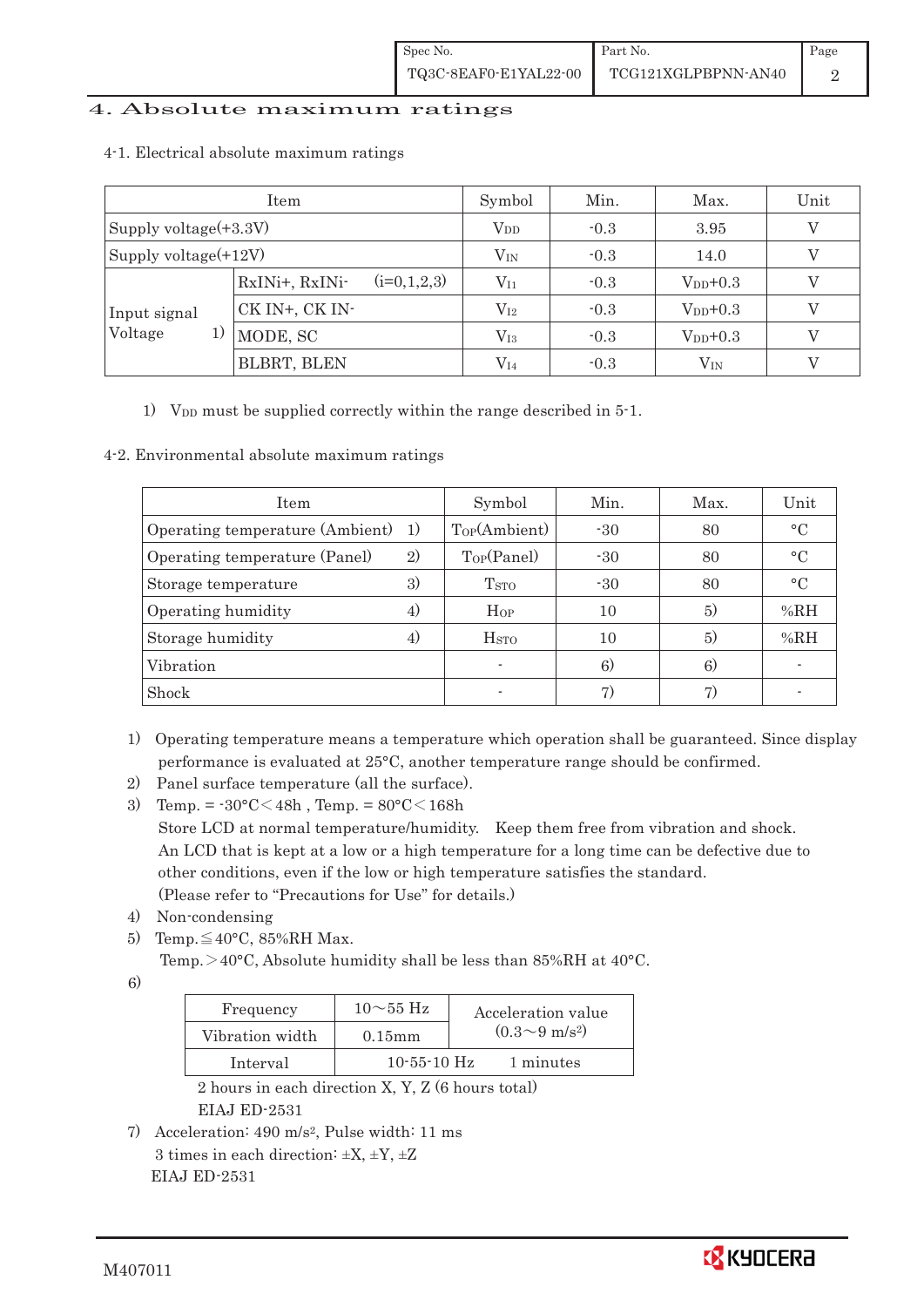| Spec No.              | Part No.            | Page |
|-----------------------|---------------------|------|
| TQ3C-8EAF0-E1YAL22-00 | TCG121XGLPBPNN-AN40 |      |

# 5. Electrical characteristics

### 5-1. LCD

|                                     |         |                 |                          |                          |                          |                          | Temp. = $-30 \sim 80$ °C |
|-------------------------------------|---------|-----------------|--------------------------|--------------------------|--------------------------|--------------------------|--------------------------|
| Item                                |         | Symbol          | Condition                | Min.                     | Typ.                     | Max.                     | Unit                     |
| Supply voltage                      | 1)      | V <sub>DD</sub> | $\overline{\phantom{a}}$ | 3.0                      | 3.3                      | 3.6                      | $\rm V$                  |
| Current consumption                 |         | I <sub>DD</sub> | 2)                       | $\overline{\phantom{a}}$ | 300                      | 390                      | mA                       |
| Permissive input ripple voltage     |         | $V_{RP}$        | $V_{DD}=3.3V$            | $\overline{\phantom{a}}$ | $\overline{\phantom{a}}$ | 100                      | $mVp-p$                  |
|                                     |         | $V_{IL}$        | "Low" level              | $\boldsymbol{0}$         | $\overline{\phantom{a}}$ | 0.3V <sub>DD</sub>       | $\boldsymbol{\nabla}$    |
| Input signal voltage                | 3)      | V <sub>IH</sub> | "High" level             | 0.7V <sub>DD</sub>       | $\overline{a}$           | $V_{DD}$                 | V                        |
|                                     |         | $I_{OL}$        | $V_{I3}=0V$              | $-10$                    | $\overline{\phantom{a}}$ | 10                       | $\mu$ A                  |
| Input leak current                  |         | $I_{OH}$        | $V_{I3}=3.3V$            | $\overline{\phantom{a}}$ | $\overline{\phantom{a}}$ | 400                      | $\mu$ A                  |
| LVDS Input voltage                  | 4)      | $V_{L}$         |                          | $\mathbf{0}$             | $\overline{\phantom{a}}$ | 1.9                      | V                        |
| Differential input voltage          |         | $V_{ID}$        | $\overline{\phantom{a}}$ | 200                      | $\overline{\phantom{a}}$ | 600                      | mV                       |
| Differential input                  | 4) 5)   | $V_{TL}$        | "Low" level              | $VCM$ -100               | $\overline{\phantom{a}}$ | $\overline{\phantom{a}}$ | mV                       |
| threshold voltage                   |         | V <sub>TH</sub> | "High" level             | $\overline{\phantom{0}}$ | $\overline{\phantom{a}}$ | $V_{CM}$ +100            | mV                       |
| Terminator                          |         | $R_1$           |                          | $\overline{\phantom{a}}$ | 100                      |                          | Ω                        |
|                                     |         | t1              | ÷                        | 0.1                      | $\overline{\phantom{a}}$ | 20                       | ms                       |
|                                     |         | t2              | $\overline{\phantom{a}}$ | 10                       | $\overline{\phantom{a}}$ | $\overline{\phantom{a}}$ | ms                       |
|                                     |         | t3              | $\overline{\phantom{a}}$ | $\mathbf{0}$             | $\overline{\phantom{a}}$ | $\overline{\phantom{a}}$ | ms                       |
| V <sub>DD</sub> -turn-on conditions | $1)$ 6) | t4              | $\overline{\phantom{a}}$ | $\overline{2}$           | $\overline{a}$           | $\overline{\phantom{a}}$ | S                        |
|                                     |         | t5              | $\overline{\phantom{a}}$ | 200                      | $\overline{\phantom{a}}$ | $\overline{\phantom{a}}$ | ms                       |
|                                     |         | t6              | $\overline{\phantom{a}}$ | 200                      | $\overline{a}$           | $\overline{\phantom{a}}$ | ms                       |

## 1) V<sub>DD</sub>-turn-on conditions

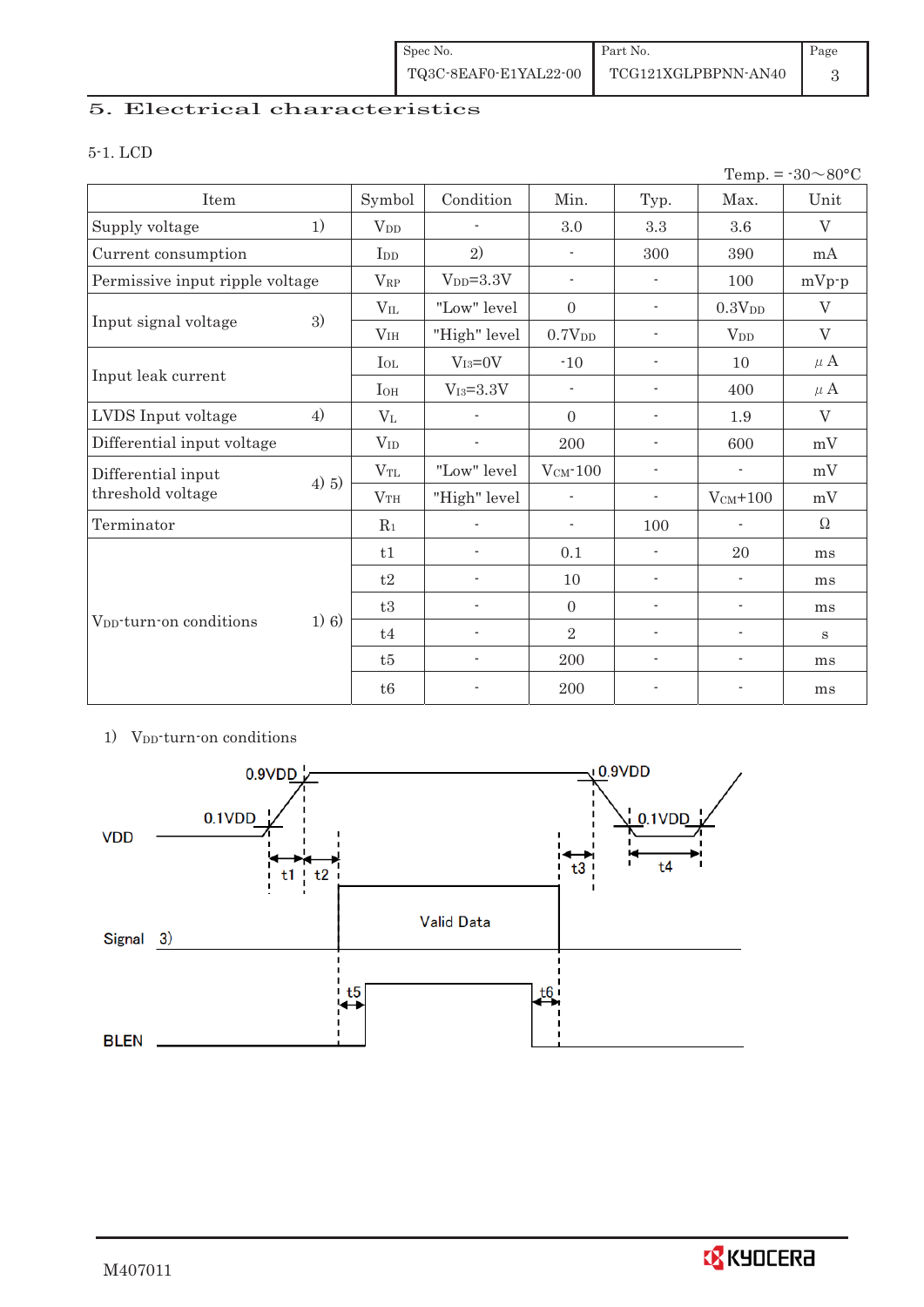2) Display pattern:

| $V_{DD} = 3.3V$ , Temp. = $25^{\circ}$ C |                                                     |
|------------------------------------------|-----------------------------------------------------|
|                                          | $\cdots$ $\cdots$ $_{307030713072}(dot)$<br>123 456 |
| 1                                        |                                                     |
| $\overline{2}$                           |                                                     |
| 3                                        |                                                     |
| $\ddot{\phantom{a}}$                     |                                                     |
| $\ddot{\phantom{a}}$                     |                                                     |
| $\ddot{\phantom{a}}$                     |                                                     |
| 767                                      |                                                     |
| 768                                      |                                                     |
| (dot)                                    |                                                     |

- 3) Input signal : MODE, SC
- 4) Input signal : RxIN3+, RxIN3-, RxIN2+, RxIN2-, RxIN1+, RxIN1-, RxIN0+, RxIN0- CK IN+, CK IN-



- 5) V $_{\text{CM}}$ : LVDS Common mode voltage (V $_{\text{CM}}$ =1.25V
- 6) Please power on LVDS transmitter at the same time as VDD, or LVDS transmitter should be powered on first.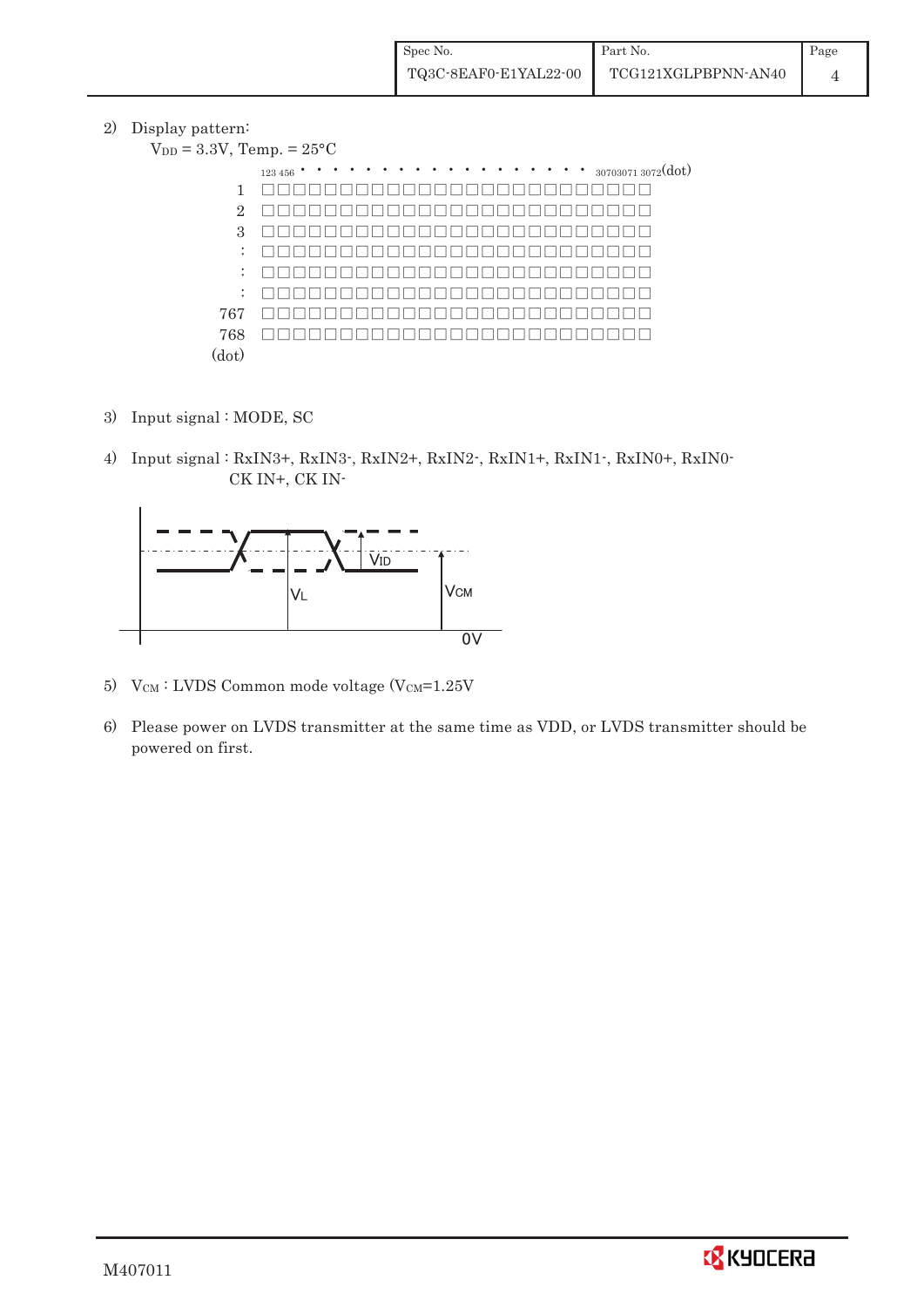| Spec No.              | Part No.            | Page |
|-----------------------|---------------------|------|
| TQ3C-8EAF0-E1YAL22-00 | TCG121XGLPBPNN-AN40 |      |

#### 5-2. Constant current circuit for LED Backlight

|                                   |                  |                               |                          |                          | Temp. = $-30 \sim 80$ °C |                           |
|-----------------------------------|------------------|-------------------------------|--------------------------|--------------------------|--------------------------|---------------------------|
| Item                              | Symbol           | Condition                     | Min.                     | Typ.                     | Max.                     | Unit                      |
| 1)<br>Supply voltage              | $V_{IN}$         |                               | 10.8                     | 12.0                     | 13.2                     | V                         |
| Current consumption               | $I_{IN}$         | 2)                            |                          | 900                      | 1,110                    | mA                        |
| Permissive input ripple voltage   | $V_{RP\_BL}$     | $V_{IN} = 12.0V$              | $\sim$                   | $\overline{\phantom{a}}$ | 100                      | $mVp-p$                   |
|                                   | VIL_BLBRT        | "Low" level                   | $\Omega$                 |                          | 0.8                      | V                         |
| <b>BLBRT</b> Input signal voltage | VIH_BLBRT        | "High" level                  | 2.3                      |                          | $V_{IN}$                 | $\rm V$                   |
| BLBRT Input pull-down resistance  | $R_{IN_BLEBRT}$  |                               | 100                      | 300                      | 500                      | $k\Omega$                 |
|                                   | VIL_BLEN         | "Low" level"                  | $\Omega$                 |                          | 0.8                      | V                         |
| <b>BLEN</b> Input signal voltage  | VIH_BLEN         | "High" level                  | 2.3                      |                          | $V_{\rm IN}$             | $\rm V$                   |
| BLEN Input pull-down resistance   | $R_{IN\_BLEN}$   |                               | 100                      | 300                      | 500                      | $k\Omega$                 |
| 3)<br>PWM Frequency               | f <sub>PWM</sub> |                               | 200                      |                          | 10k                      | Hz                        |
|                                   |                  | $f_{\text{PWM}}=200\text{Hz}$ | 1                        |                          | 100                      | $\%$                      |
| 3)<br>P WM Duty ratio             | DPWM             | $f_{\text{PWM}}=2kHz$         | 10                       |                          | 100                      | $\%$                      |
|                                   |                  | $f_{\text{PWM}} = 10kHz$      | 50                       | $\overline{\phantom{a}}$ | 100                      | $\%$                      |
| (4), 5)<br>Operating life time    | T                | Temp.= $25^{\circ}$ C         | $\overline{\phantom{a}}$ | 70,000                   |                          | $\boldsymbol{\mathrm{h}}$ |

1) VIN-turn-on conditions



2)  $V_{IN} = 12V$ , Temp. =  $25^{\circ}C$ , D<sub>PWM</sub> =  $100\%$ 

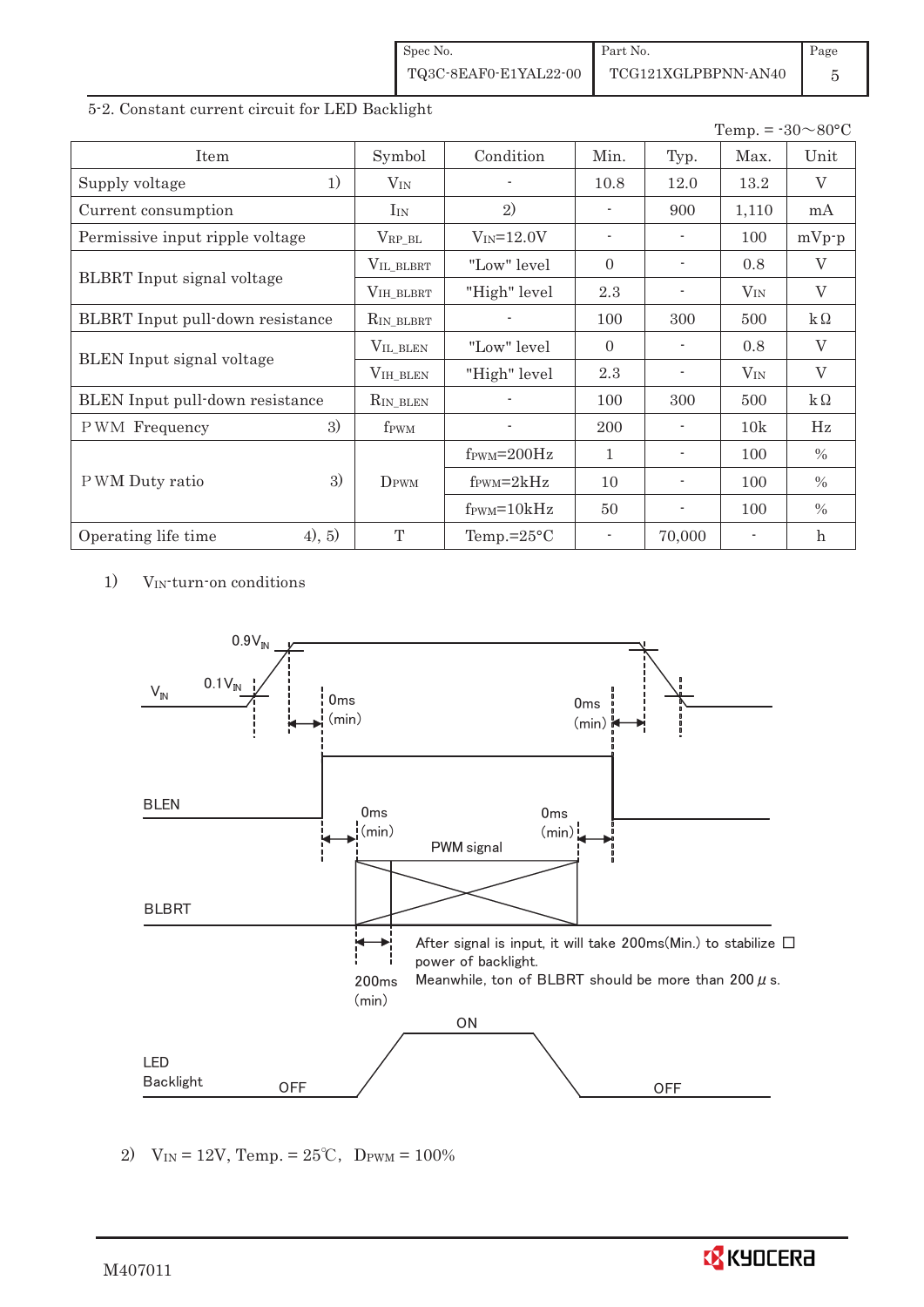| Spec No.              | Part No.            | Page |
|-----------------------|---------------------|------|
| TQ3C-8EAF0-E1YAL22-00 | TCG121XGLPBPNN-AN40 |      |

# 3) PWM Timing Diagram



ton, torr  $\geq 50 \,\mu$  s.

In case of lower frequency, the deterioration of the display quality, flicker etc., may occur.

- 4) When brightness decrease 50% of minimum brightness. The average life of a LED will decrease when the LCD is operating at higher temperatures.
- 5) Life time is estimated data.(Condition : IF= $(75)$ mA, Ta=25°C in chamber).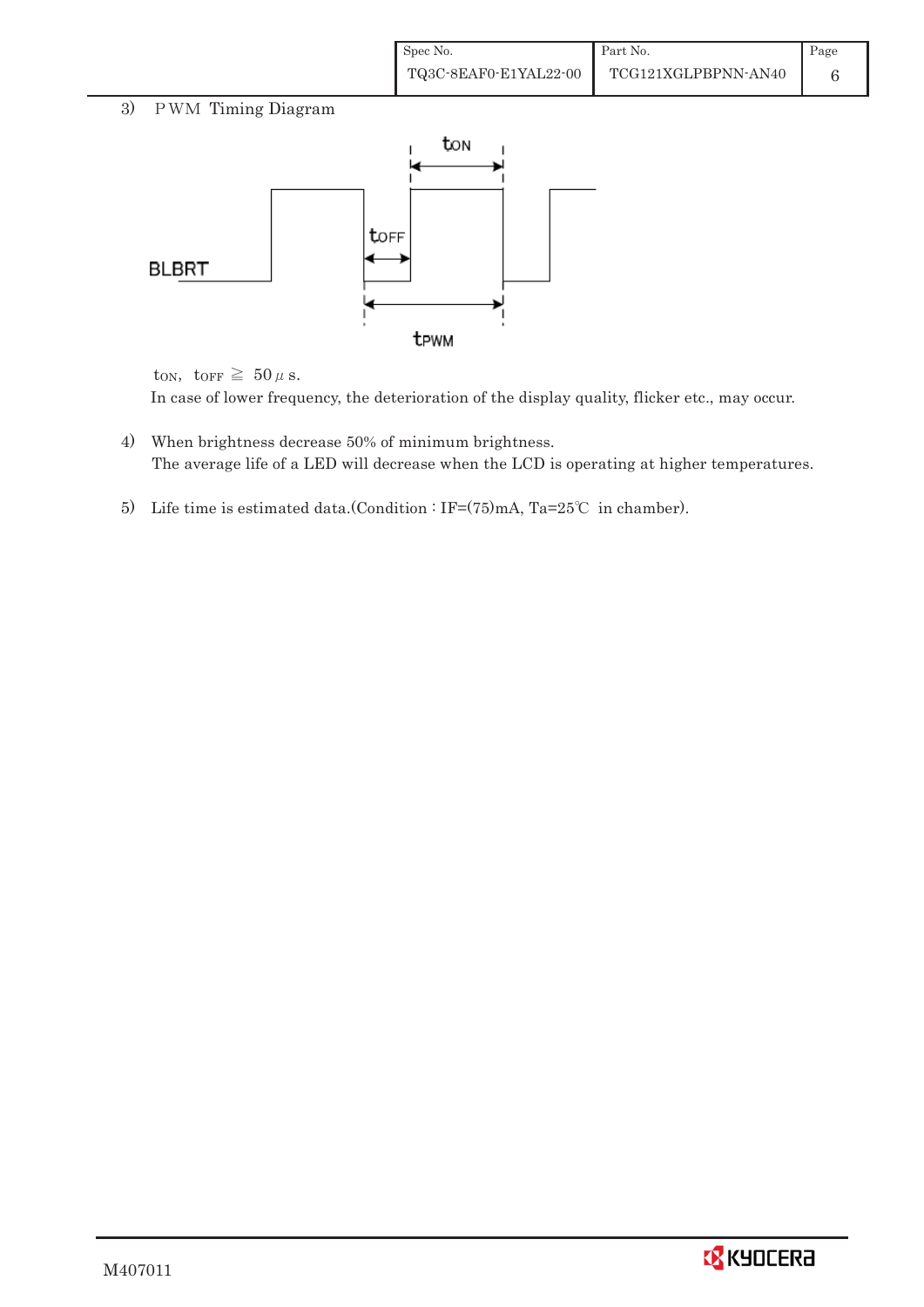| Spec No.              | Part No.            | Page |
|-----------------------|---------------------|------|
| TQ3C-8EAF0-E1YAL22-00 | TCG121XGLPBPNN-AN40 |      |

# 6. Optical characteristics

Measuring  $spot = \phi 6.0$ mm, Temp. = 25°C

| Item                |       | Symbol         | Condition                   | Min.                     | Typ.  | Max.                     | Unit                     |  |
|---------------------|-------|----------------|-----------------------------|--------------------------|-------|--------------------------|--------------------------|--|
|                     | Rise  | $\tau_r$       | $\theta = \phi = 0^{\circ}$ | ٠                        | 18    |                          | ms                       |  |
| Response time       | Down  | L <sub>d</sub> | $\theta = \phi = 0^{\circ}$ | $\overline{\phantom{a}}$ | 12    | $\overline{\phantom{a}}$ | ms                       |  |
|                     |       | $\theta$ upper |                             | $\overline{\phantom{0}}$ | 85    | $\overline{\phantom{0}}$ | deg.                     |  |
| Viewing angle range |       | $\theta$ LOWER | $CR \ge 10$                 | $\overline{\phantom{0}}$ | 85    | $\overline{\phantom{0}}$ |                          |  |
| View direction      |       | $\phi$ LEFT    |                             | $\overline{\phantom{a}}$ | 85    | $\overline{\phantom{a}}$ |                          |  |
|                     |       | $\phi$ RIGHT   |                             | $\blacksquare$           | 85    | $\overline{\phantom{0}}$ | deg.                     |  |
| Contrast ratio      |       | CR             | $\theta = \phi = 0^{\circ}$ | 500                      | 750   |                          | $\overline{\phantom{a}}$ |  |
| <b>Brightness</b>   |       | $\mathbf{L}$   | $IF=(75)mA/Line$            | 840                      | 1,200 | ۰                        | cd/m <sup>2</sup>        |  |
|                     | Red   | X              | $\theta = \phi = 0^{\circ}$ | 0.550                    | 0.600 | 0.650                    |                          |  |
|                     |       | У              |                             | 0.300                    | 0.350 | 0.400                    |                          |  |
|                     | Green | $\mathbf X$    | $\theta = \phi = 0^{\circ}$ | 0.285                    | 0.335 | 0.385                    |                          |  |
| Chromaticity        |       | У              |                             | 0.520                    | 0.570 | 0.620                    | $\overline{\phantom{a}}$ |  |
| coordinates         |       | $\mathbf X$    |                             | 0.100                    | 0.150 | 0.200                    |                          |  |
|                     | Blue  | y              | $\theta = \phi = 0^{\circ}$ | 0.070                    | 0.120 | 0.170                    |                          |  |
|                     |       | $\mathbf X$    |                             | 0.270                    | 0.320 | 0.370                    |                          |  |
|                     | White | y              | $\theta = \phi = 0^{\circ}$ | 0.295                    | 0.345 | 0.395                    |                          |  |

6-1. Definition of contrast ratio

 $CR(Contrast ratio) =$  Brightness with all pixels "White" Brightness with all pixels "Black"

### 6-2. Definition of response time



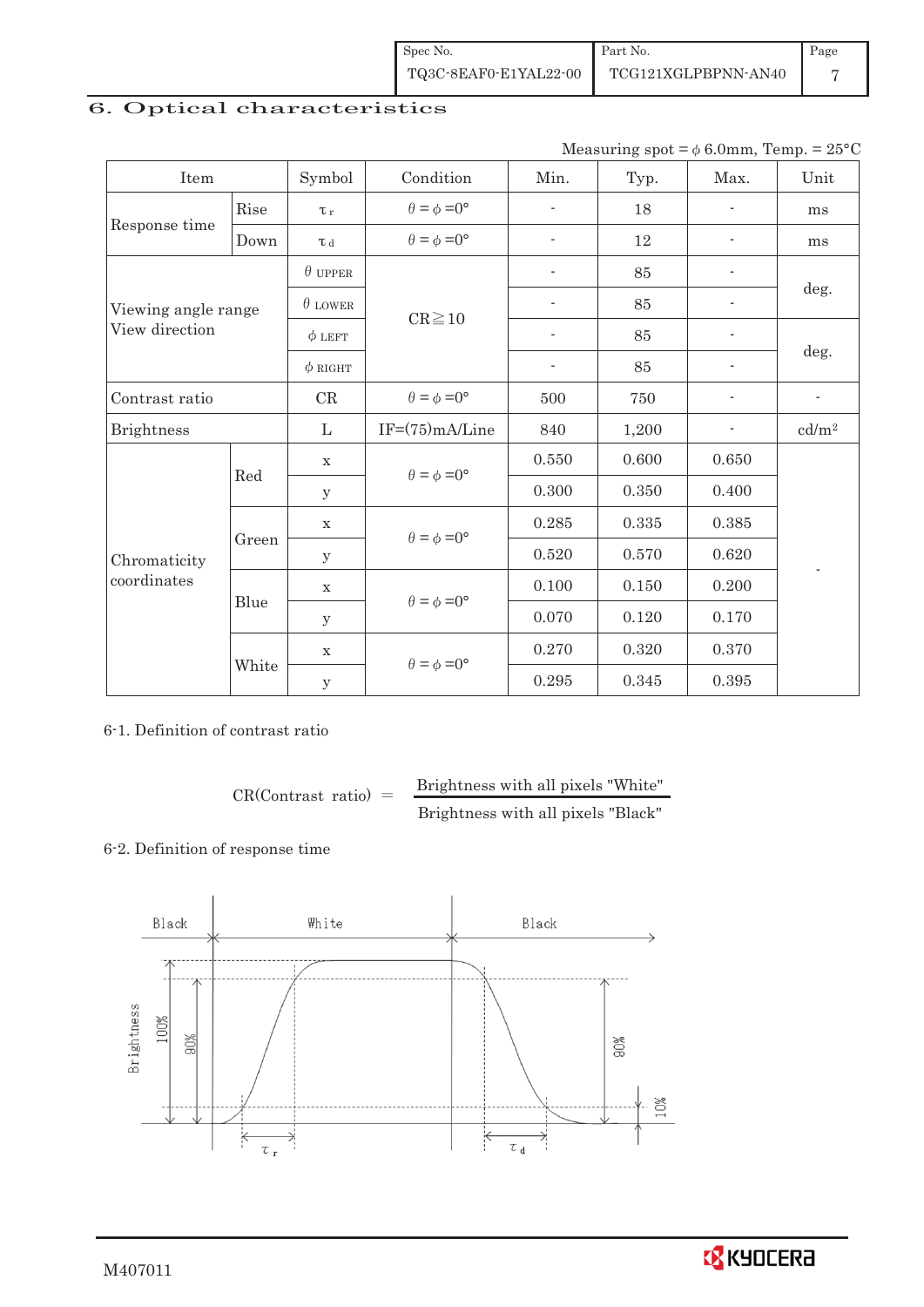| Spec No.              | Part No.            | Page |
|-----------------------|---------------------|------|
| TQ3C-8EAF0-E1YAL22-00 | TCG121XGLPBPNN-AN40 |      |

6-3. Definition of viewing angle



### 6-4. Brightness measuring points



- 1) Rating is defined as the white brightness at center of display screen(3).
- 2) 5 minutes after LED is turned on. (Ambient Temp.= $25^{\circ}$ C)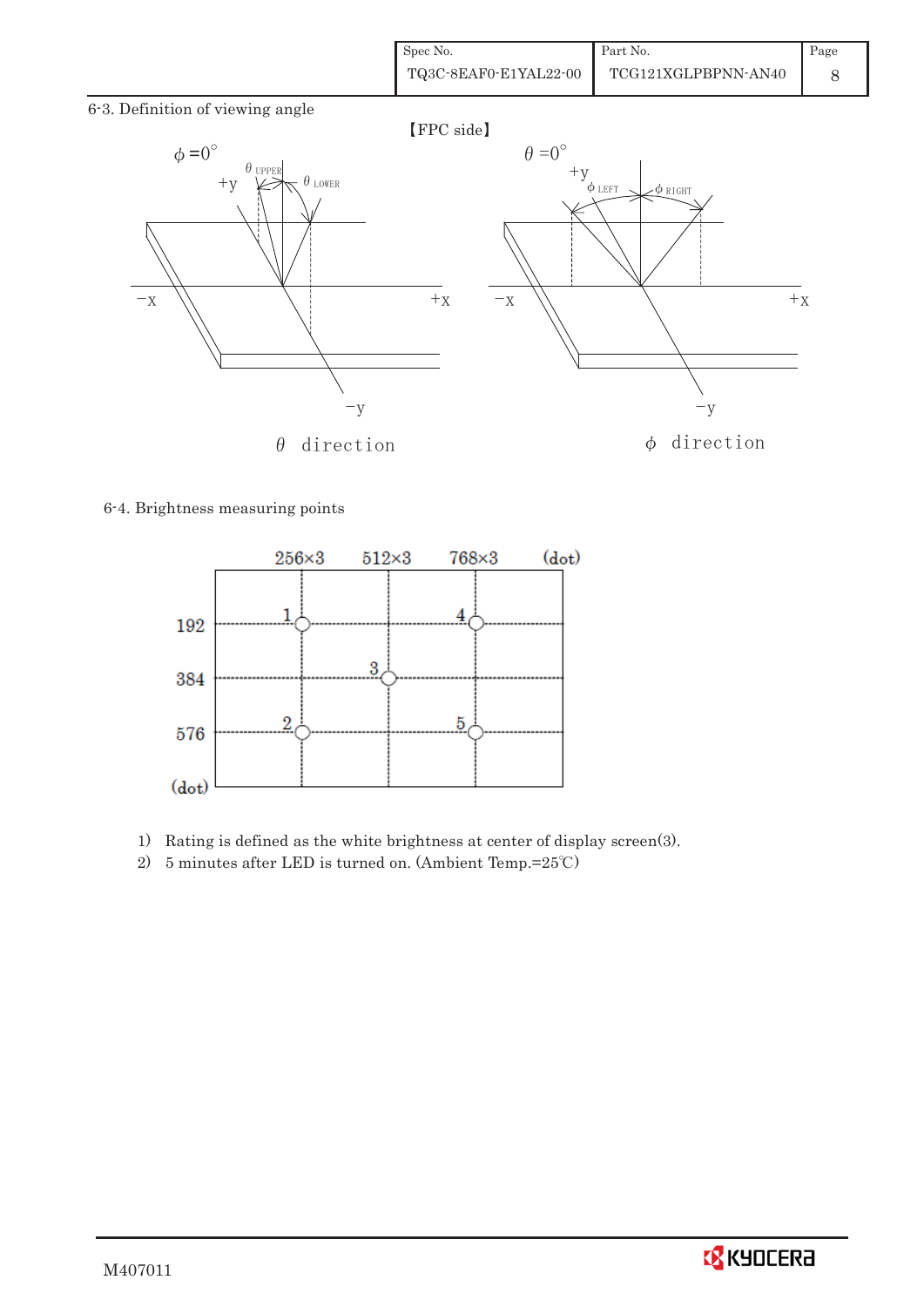## 7. Interface signals

### 7-1. Interface signals

| No.            | Symbol       | Description                                             | <b>Note</b> |
|----------------|--------------|---------------------------------------------------------|-------------|
|                | $\rm V_{DD}$ | +3.3V power supply                                      |             |
| $\overline{2}$ | $\rm V_{DD}$ | +3.3V power supply                                      |             |
| 3              | <b>GND</b>   | <b>GND</b>                                              |             |
| $\overline{4}$ | <b>GND</b>   | <b>GND</b>                                              |             |
| 5              | RxIN0-       | LVDS receiver signal $CHO(·)$                           | <b>LVDS</b> |
| 6              | $RxIN0+$     | LVDS receiver signal $CHO(+)$                           | <b>LVDS</b> |
| 7              | <b>GND</b>   | <b>GND</b>                                              |             |
| 8              | $RxIN1$ -    | LVDS receiver signal $CH1(\cdot)$                       | <b>LVDS</b> |
| 9              | $RxIN1+$     | LVDS receiver signal $CH1(+)$                           | <b>LVDS</b> |
| 10             | <b>GND</b>   | <b>GND</b>                                              |             |
| 11             | RxIN2-       | LVDS receiver signal $CH2(\cdot)$                       | <b>LVDS</b> |
| 12             | $RxIN2+$     | LVDS receiver signal $CH2(+)$                           | <b>LVDS</b> |
| 13             | <b>GND</b>   | <b>GND</b>                                              |             |
| 14             | CK IN1-      | LVDS receiver signal $CK(\cdot)$                        | <b>LVDS</b> |
| 15             | CK IN1+      | LVDS receiver signal $CK(+)$                            | <b>LVDS</b> |
| 16             | <b>GND</b>   | <b>GND</b>                                              |             |
| 17             | RxIN3-       | LVDS receiver signal $CH3()$                            | <b>LVDS</b> |
| 18             | RxIN3+       | LVDS receiver signal $CH3(+)$                           | <b>LVDS</b> |
| 19             | <b>MODE</b>  | Bit data select signal(GND: 6bit mode, High: 8bit mode) |             |
| 20             | SC           | Scan direction control(GND: Normal, High: Reverse)      | 1)          |

| LCD connector      | 20186-020E-11F     | $(I-PEX)$ |
|--------------------|--------------------|-----------|
| Matching connector | $: 20197 - 020U$ F | $(I-PEX)$ |
|                    | $20197 - T20U - F$ | $(I-PEX)$ |

LVDS receiver : Embedded in ASIC

Matching LVDS transmitter  $\; : \;$  THC63LVDM83R(THine Electronics) or compatible

1) Scanning

 $\mathrm{SC}:\mathrm{GND}\qquad \qquad \mathrm{SC}:\mathrm{High}$ 





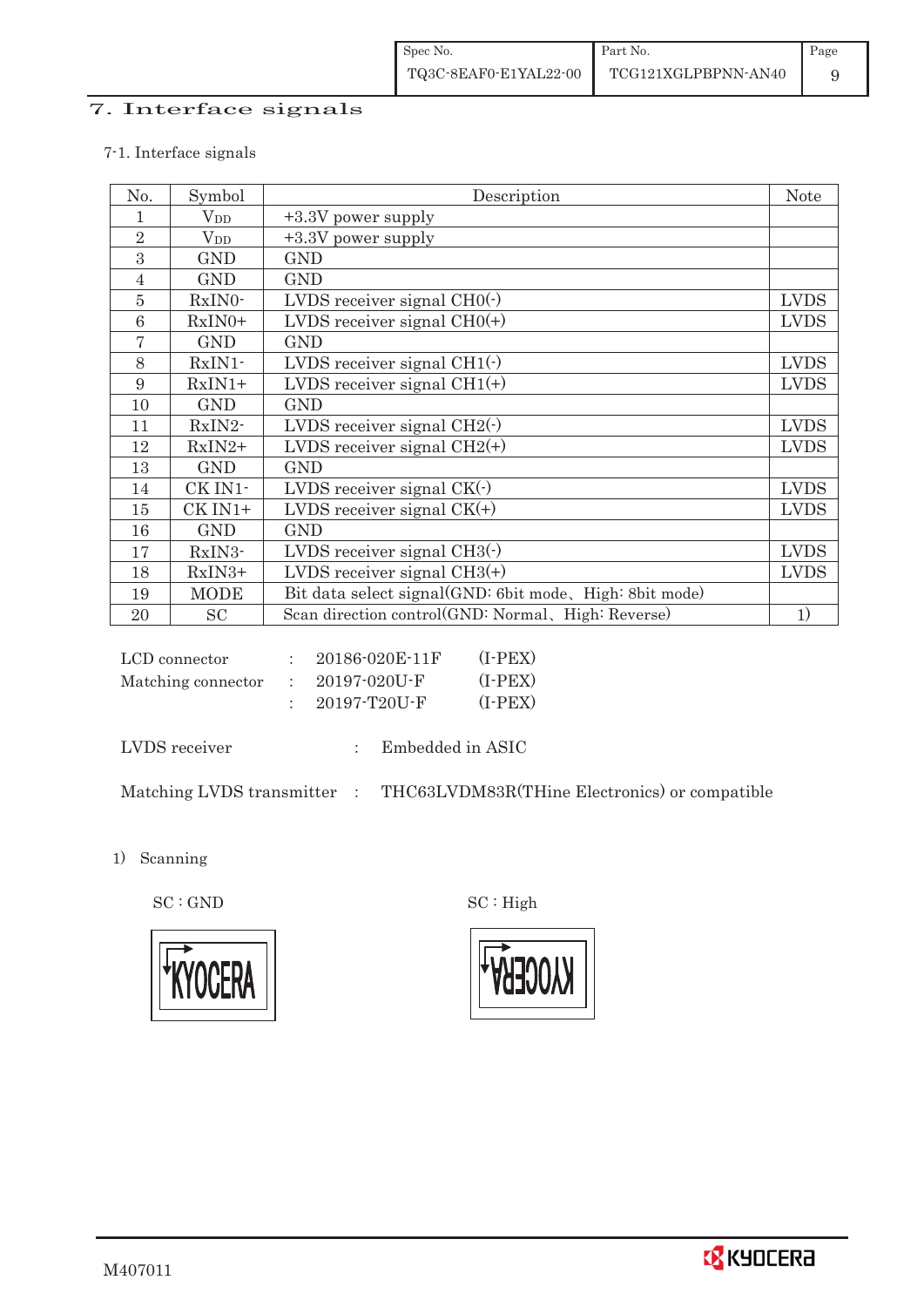| Spec No.              | Part No.            | Page |
|-----------------------|---------------------|------|
| TQ3C-8EAF0-E1YAL22-00 | TCG121XGLPBPNN-AN40 |      |

# 7-2. LED

| No.      | Symbol       | Description                       | <b>Note</b> |
|----------|--------------|-----------------------------------|-------------|
|          | $\rm V_{IN}$ | $+12V$ power supply               |             |
|          | $V_{\rm IN}$ | $+12V$ power supply               |             |
| $\Omega$ | <b>BLBRT</b> | PWM signal(Brightness adjustment) |             |
|          | <b>BLEN</b>  | ON/OFF terminal voltage           |             |
|          | <b>GND</b>   | GND                               |             |
|          | GND          | GND                               |             |

| LCD connector      | SM06B-SHLS-G-TF(LF)(SN) | (JST) |
|--------------------|-------------------------|-------|
| Matching connector | SHLP-6V-S-B             | (JST) |

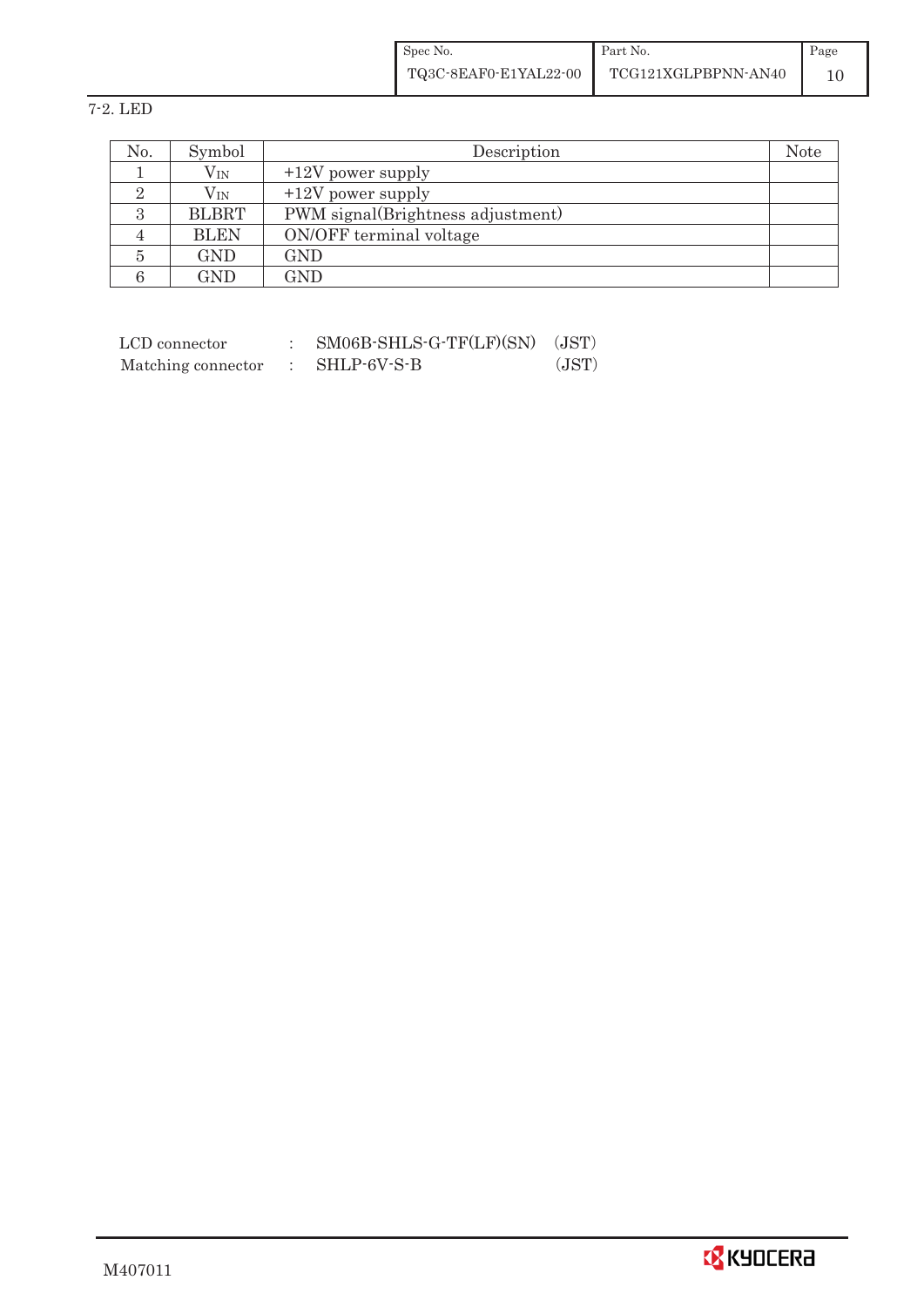| Spec No.              | Part No.            | Page |
|-----------------------|---------------------|------|
| TQ3C-8EAF0-E1YAL22-00 | TCG121XGLPBPNN-AN40 |      |

# 7-3. Data mapping(6bit input)

| 1) Location of MODE (THC63LVDM83R(THine Electronics) or compatible) |  |
|---------------------------------------------------------------------|--|
|---------------------------------------------------------------------|--|

|                | Transmitter     | <b>MODE</b>    |
|----------------|-----------------|----------------|
| Pin No.        | Data            | $=L(GND)$      |
| 51             | TA0             | RO(LSB)        |
| 52             | TA1             | R1             |
| 54             | TA <sub>2</sub> | $\mathbf{R}2$  |
| 55             | TA <sub>3</sub> | R3             |
| 56             | TA4             | R <sub>4</sub> |
| 3              | TA5             | R5(MSB)        |
| $\overline{4}$ | TA6             | GO(LSB)        |
| 6              | TB <sub>0</sub> | G1             |
| $\overline{7}$ | TB1             | G <sub>2</sub> |
| 11             | TB <sub>2</sub> | G <sub>3</sub> |
| 12             | TB <sub>3</sub> | G <sub>4</sub> |
| 14             | TB4             | G5(MSB)        |
| $15\,$         | TB5             | B0(LSB)        |
| 19             | TB6             | B1             |
| 20             | TC0             | $\mathbf{B}2$  |
| 22             | TC1             | B <sub>3</sub> |
| 23             | TC <sub>2</sub> | B <sub>4</sub> |
| 24             | TC <sub>3</sub> | B5(MSB)        |
| 27             | TC4             | (HS)           |
| 28             | TC <sub>5</sub> | (VS)           |
| 30             | TC <sub>6</sub> | DE             |
| 50             | TD <sub>0</sub> | <b>GND</b>     |
| $\overline{2}$ | TD1             | <b>GND</b>     |
| 8              | TD <sub>2</sub> | <b>GND</b>     |
| 10             | TD <sub>3</sub> | <b>GND</b>     |
| 16             | TD4             | <b>GND</b>     |
| 18             | TD5             | <b>GND</b>     |
| 25             | TD <sub>6</sub> | (NA)           |

MODE=L(GND)



DE : DATA ENABLE HS : H<sub>SYNC</sub> VS: V<sub>SYNC</sub>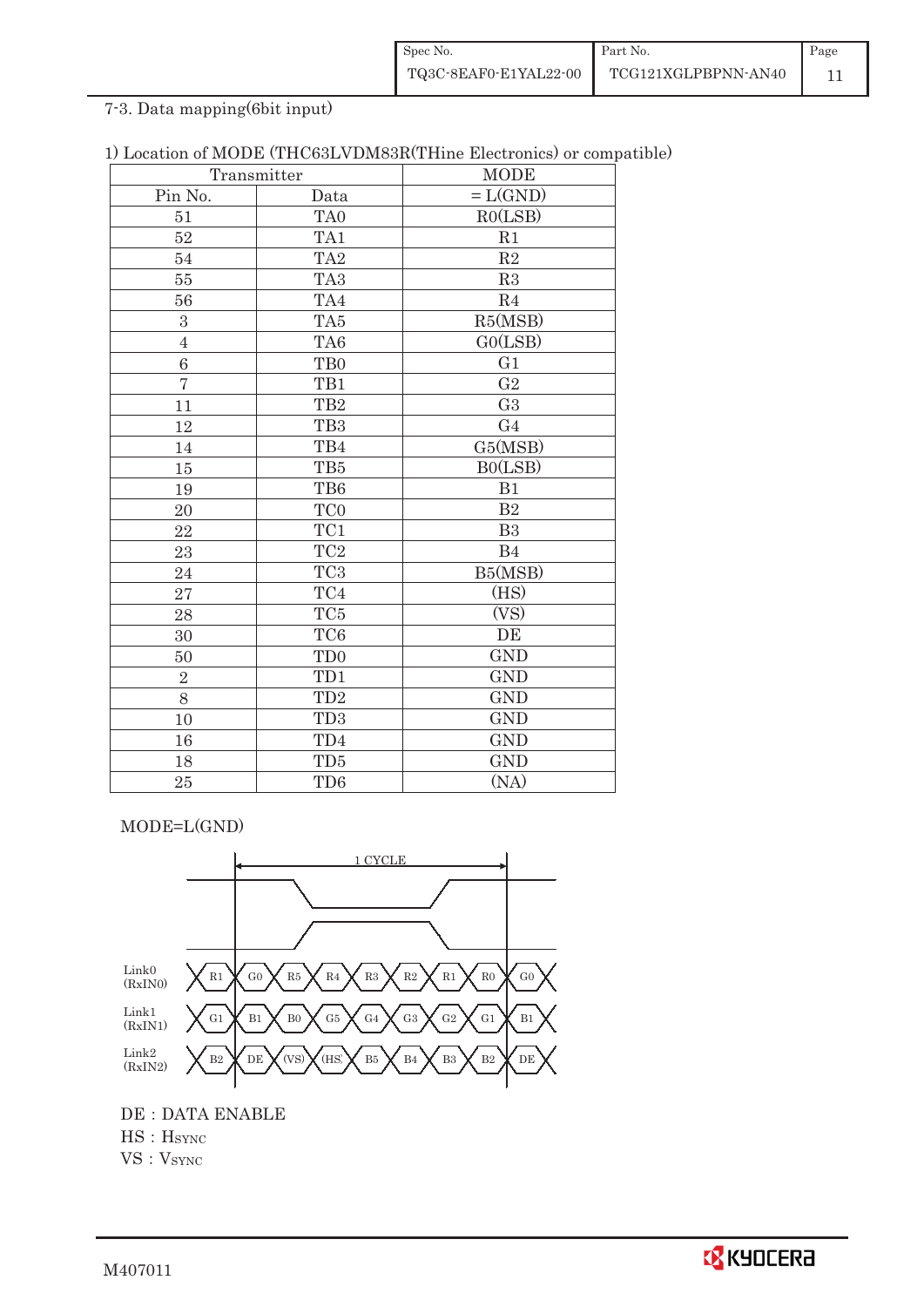## 2) Block Diagram





When using "6-bit Transmitter", please connect the unused channel of the control IC receiver as described in the diagram below.



Please connect RxIn3+/RxIn3- to GND.

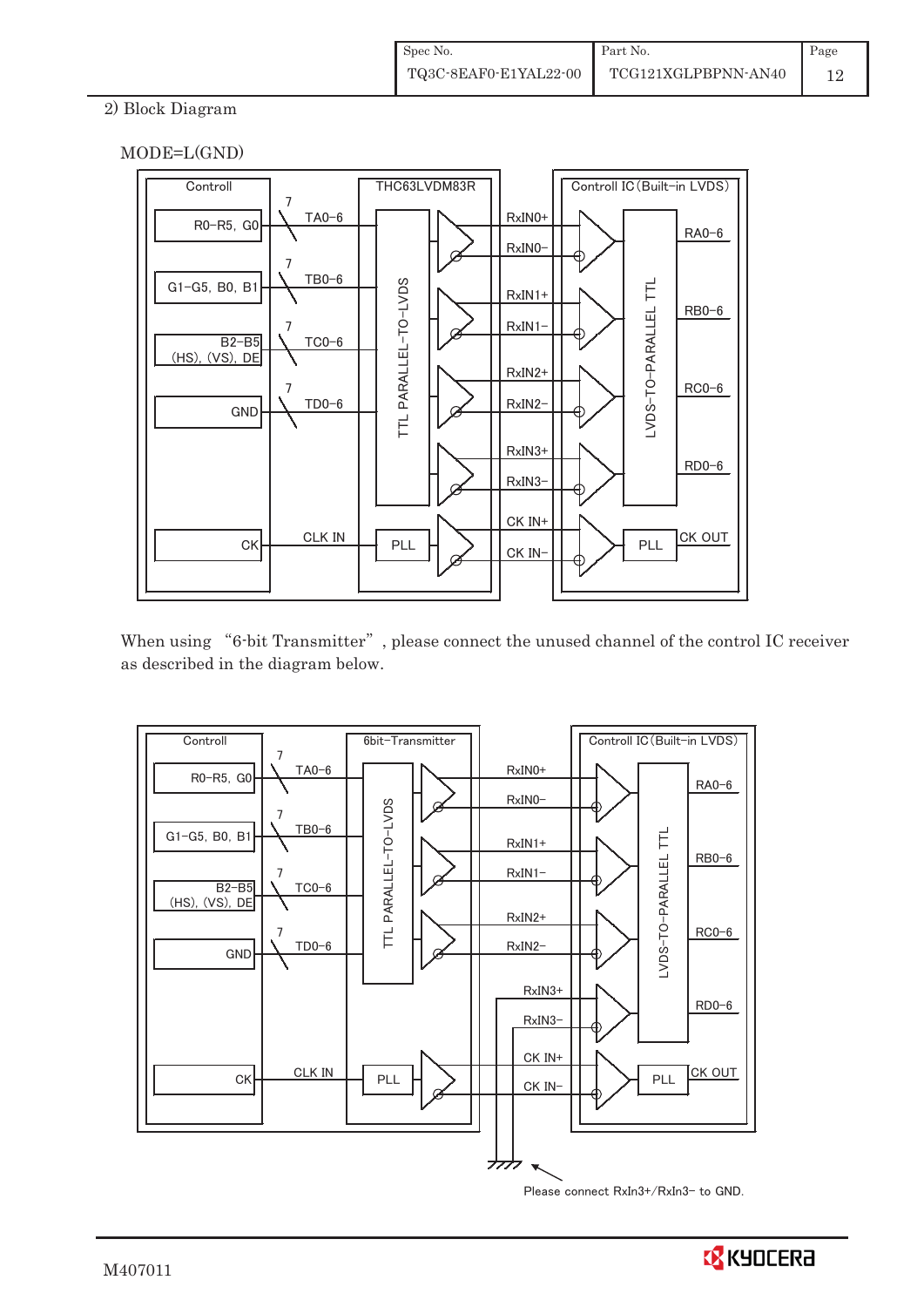| Spec No.              | Part No.            | Page |
|-----------------------|---------------------|------|
| TQ3C-8EAF0-E1YAL22-00 | TCG121XGLPBPNN-AN40 |      |

# 7-4. Data mapping(8bit input)

| Transmitter    |                 | <b>MODE</b>           |
|----------------|-----------------|-----------------------|
| Pin No.        | Data            | $= H(3.3V)$           |
| 51             | TA0             | RO(LSB)               |
| 52             | TA1             | R1                    |
| 54             | TA <sub>2</sub> | $\mathbf{R}2$         |
| 55             | TA <sub>3</sub> | R3                    |
| 56             | TA4             | R <sub>4</sub>        |
| 3              | TA5             | R5                    |
| $\overline{4}$ | TA6             | GO(LSB)               |
| 6              | TB <sub>0</sub> | G1                    |
| $\overline{7}$ | TB1             | $\operatorname{G2}$   |
| 11             | TB <sub>2</sub> | G <sub>3</sub>        |
| 12             | TB <sub>3</sub> | G <sub>4</sub>        |
| 14             | TB4             | G5                    |
| $15\,$         | TB5             | B0(LSB)               |
| 19             | TB6             | B1                    |
| 20             | TC0             | $\mathbf{B}2$         |
| 22             | $\rm TC1$       | B <sub>3</sub>        |
| 23             | TC <sub>2</sub> | B4                    |
| 24             | TC <sub>3</sub> | B5                    |
| 27             | TC4             | (HS)                  |
| 28             | TC <sub>5</sub> | (VS)                  |
| 30             | TC <sub>6</sub> | DE                    |
| 50             | TD <sub>0</sub> | R6                    |
| $\sqrt{2}$     | TD1             | R7(MSB)               |
| 8              | TD <sub>2</sub> | G6                    |
| 10             | TD <sub>3</sub> | $\overline{G}$ 7(MSB) |
| 16             | TD4             | <b>B6</b>             |
| 18             | TD5             | B7(MSB)               |
| 25             | TD <sub>6</sub> | (NA)                  |

 $MODE= H(3.3V)$ 



DE : DATA ENABLE

HS: H<sub>SYNC</sub>

VS: V<sub>SYNC</sub>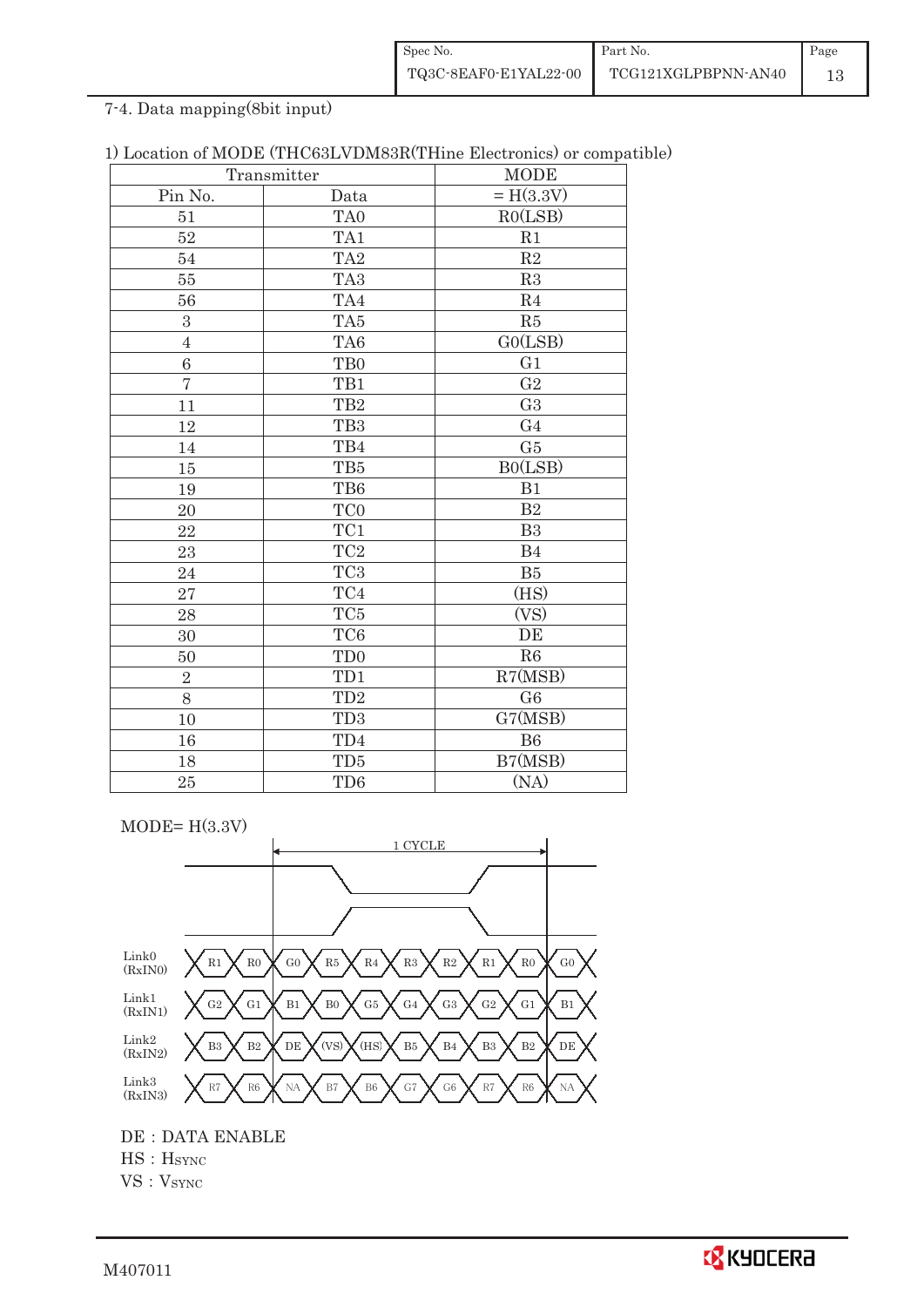# 2) Block Diagram

 $MODE= H(3.3V)$ 



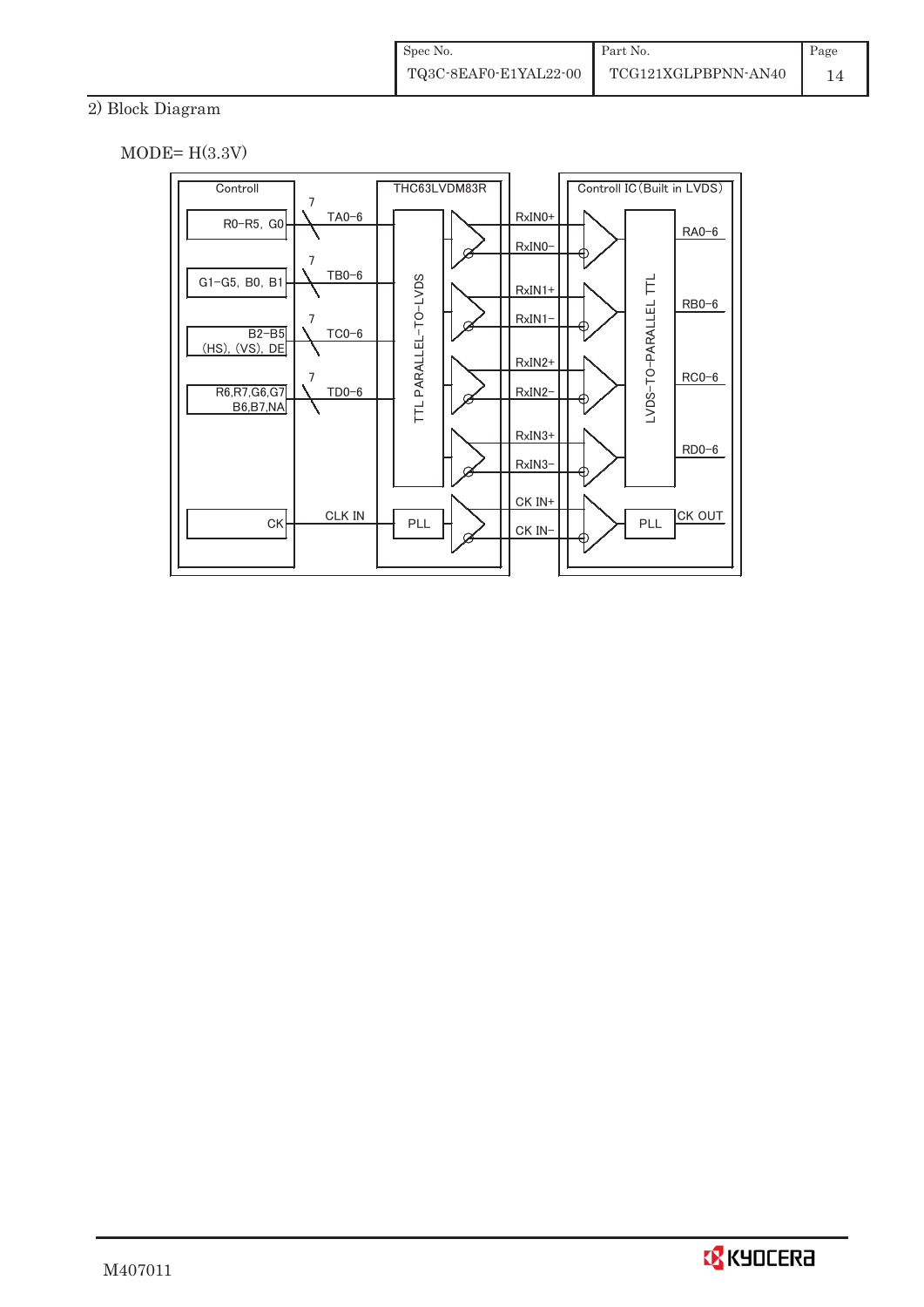# 8. Input timing characteristics  $\overline{a}$

8-1. Timing characteristics

|                       | Item                      | Symbol          | Min.  | Typ.  | Max.  | Unit    | Note |
|-----------------------|---------------------------|-----------------|-------|-------|-------|---------|------|
| Clock (CK)            | Frequency                 | $1/\mathrm{Tc}$ | 52    | 65    | 71    | MHz     |      |
|                       | Horizontal Period         | Th              | 1,114 | 1,344 | 1,400 | Dot     |      |
|                       |                           |                 | 15.7  | 20.7  | 23.7  | $\mu$ s |      |
| Enable signal<br>(DE) | Horizontal display period | Thd             | 1,024 |       | Tc    |         |      |
|                       | Vertical Period           | Tv              | 778   | 806   | 845   | Line    |      |
|                       | Vertical display period   | Tvd             |       | 768   |       | Th      |      |
| Refresh rate          |                           | fy              | 50    | 60    | 82    | Hz      | 2)   |

1) Please set a clock frequency, a vertical dormant period, and the horizontal dormant period so that the Horizontal Period should not reach less than Min. value.

2) If the refresh rate reach less than Min. value, the deterioration of the display quality, flicker etc., may occur.(fv=1/Tv)



**Vertical Timing Diagram** 

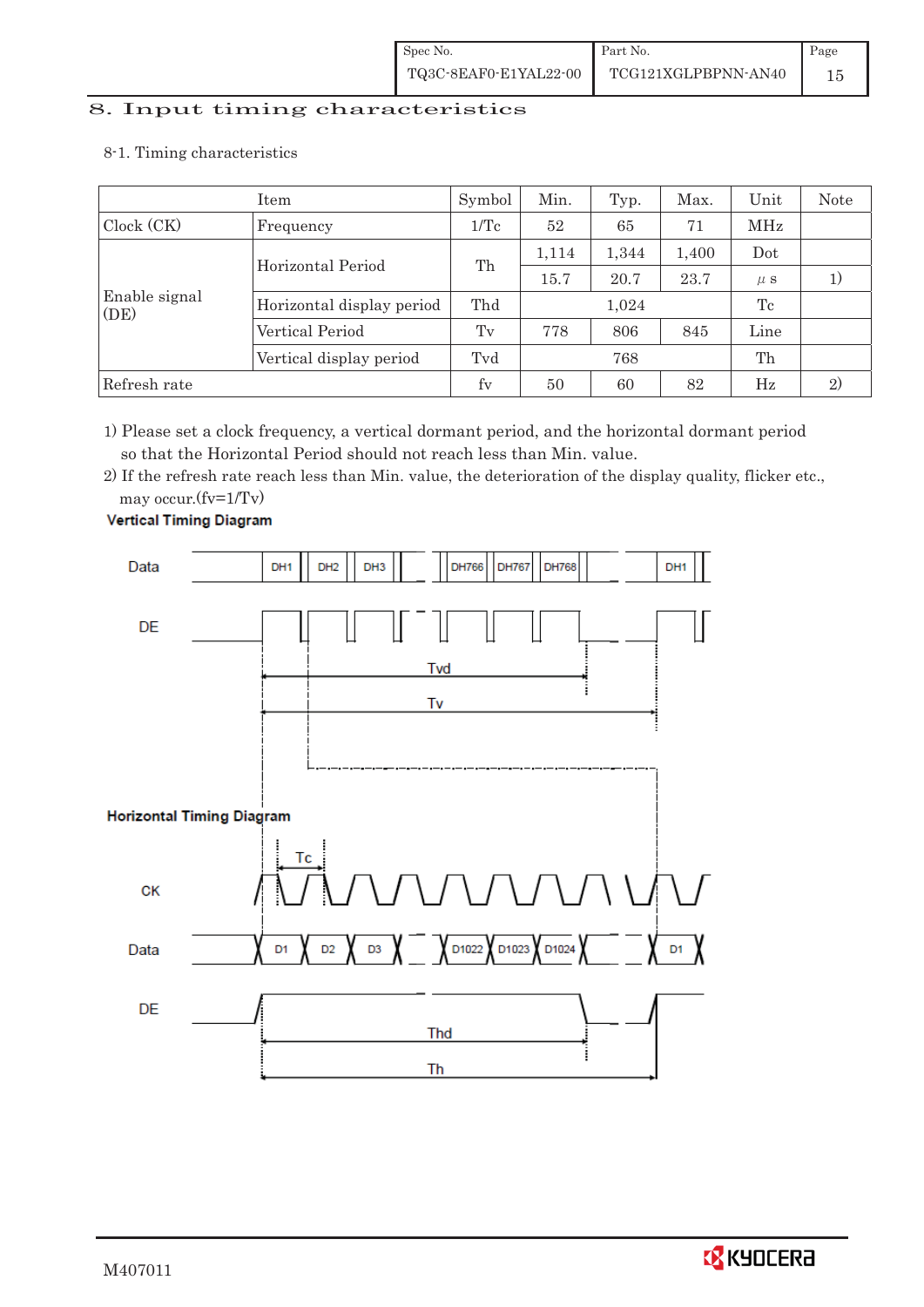8-2. Input Data Signals and Display position on the screen

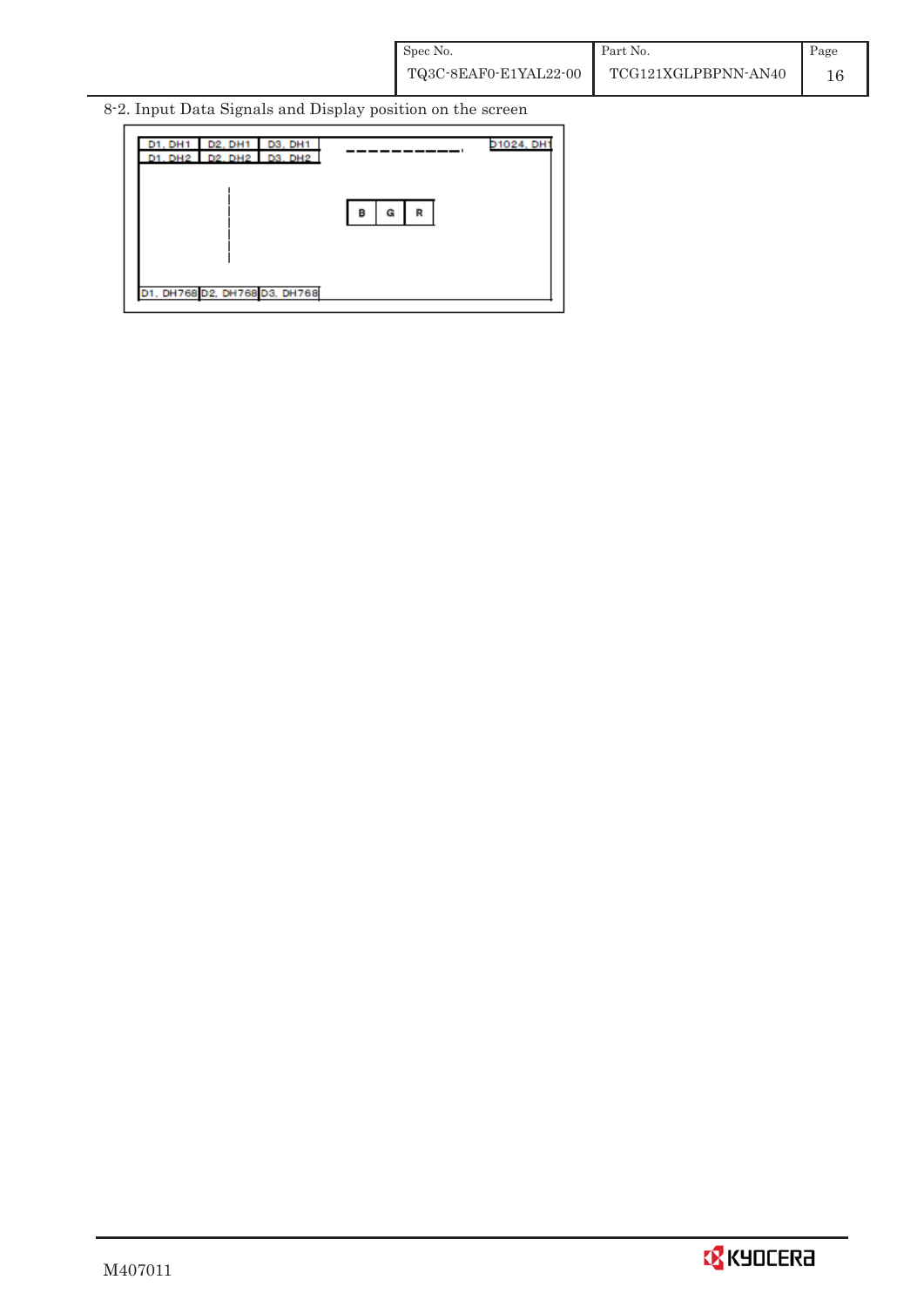## 9. Lot number identification

The lot number shall be indicated on the back of the backlight case of each LCD.

 $TCG121XGLPBPNN-AN40 -  $\Box\Box$  -  $\Box\Box$  -  $\Box$  MADE IN -  $\Box\Box\Box\Box$$  $\downarrow \downarrow \quad \downarrow \quad \downarrow \qquad \qquad \downarrow$  $1 2 3 4 5$ 

- No1. No5. above indicate
	- 1. Year code
		- 2. Month code
		- 3. Date
		- 4. Version Number
		- 5. Country of origin (Japan or China)

| Year | 2014 | 2015 | 2016 | 2017 | 2018 | 2019 |
|------|------|------|------|------|------|------|
| Code |      |      |      |      |      |      |

| Month | Jan. | Feb. | Mar. | Apr. | May | Jun. |
|-------|------|------|------|------|-----|------|
| Code  |      |      |      |      |     |      |

| Month | Jul. | Aug. | Sep. | $\rm Oct.$ | Nov. | Dec. |
|-------|------|------|------|------------|------|------|
| Code  |      | U    |      | ∡⊾         |      | ╯    |

## 10. Warranty

#### 10-1. Incoming inspection

Please inspect the LCD within one month after your receipt.

#### 10-2. Production warranty

 Kyocera warrants its LCD's for a period of 12 months from the ship date. Kyocera shall, by mutual agreement, replace or re-work defective LCD's that are shown to be Kyocera's responsibility.

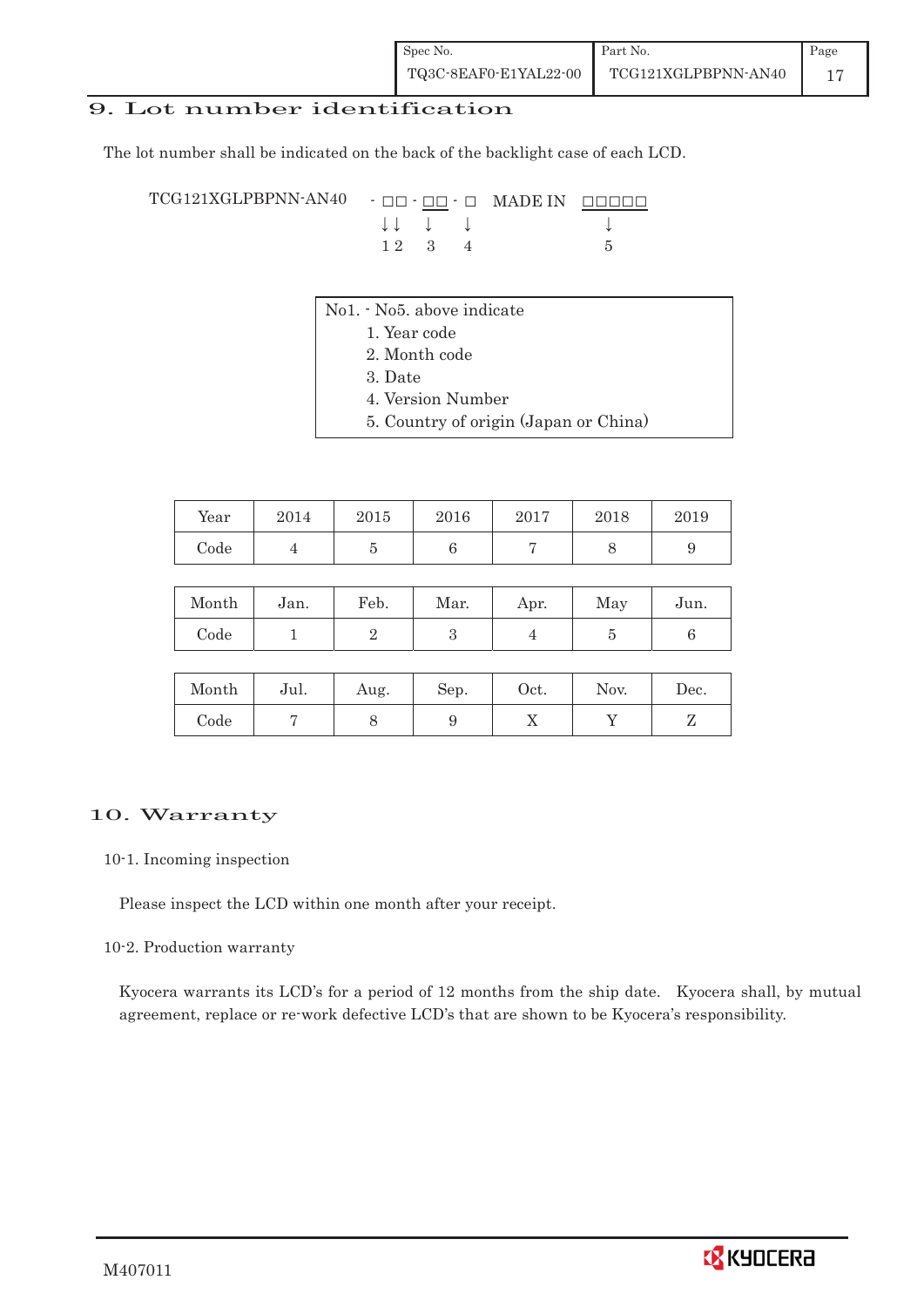## 11. Precautions for use

- 11-1. Installation of the LCD
- 1) A transparent protection plate shall be added to protect the LCD and its polarizer.
- 2) The LCD shall be installed so that there is no pressure on the LSI chips.
- 3) Since this product is wide viewing product, occurrence level of in-plane unevenness by the external stress is different compared to current normal viewing product. So there is a possibility that in-plane unevenness will be occurred by over twist, strain giving by attaching to LCD, and over pressure to touch panel. Please be careful of stress when designing the housing.
- 4) A transparent protection sheet is attached to the polarizer. Please remove the protection film slowly before use, paying attention to static electricity.
- 11-2. Static electricity
- 1) Since CMOS ICs are mounted directly onto the LCD glass, protection from static electricity is required.
- 2) Workers should use body grounding. Operator should wear ground straps.

#### 11-3. LCD operation

- 1) The LCD shall be operated within the limits specified. Operation at values outside of these limits may shorten life, and/or harm display images.
- 2) Please select the best display pattern based on your evaluation because flicker, lines or nonuniformity or unevenness can be visible depending on display patterns.

#### 11-4. Storage

- 1) The LCD shall be stored within the temperature and humidity limits specified. Store in a dark area, and protect the LCD from direct sunlight or fluorescent light.
- 2) Always store the LCD so that it is free from external pressure onto it.

#### 11-5. Usage

- 1) DO NOT store in a high humidity environment for extended periods. Polarizer degradation bubbles, and/or peeling off of the polarizer may result.
- 2) The front polarizer is easily scratched or damaged. Prevent touching it with any hard material, and from being pushed or rubbed.
- 3) The LCD screen may be cleaned by wiping the screen surface with a soft cloth or cotton pad using a little Ethanol.
- 4) Water may cause damage or discoloration of the polarizer. Clean condensation or moisture from any source immediately.
- 5) Always keep the LCD free from condensation during testing. Condensation may permanently spot or stain the polarizer.
- 6) Do not disassemble LCD because it will result in damage.
- 7) This Kyocera LCD has been specifically designed for use in general electronic devices, but not for use in a special environment such as usage in an active gas. Hence, when the LCD is supposed to be used in a special environment, evaluate the LCD thoroughly beforehand and do not expose the LCD to chemicals such as an active gas.
- 8) Please do not use solid-base image pattern for long hours because a temporary afterimage may appear. We recommend using screen saver etc. in cases where a solid-base image pattern must be used.
- 9) Liquid crystal may leak when the LCD is broken. Be careful not to let the fluid go into your eyes and mouth. In the case the fluid touches your body; rinse it off right away with water and soap.

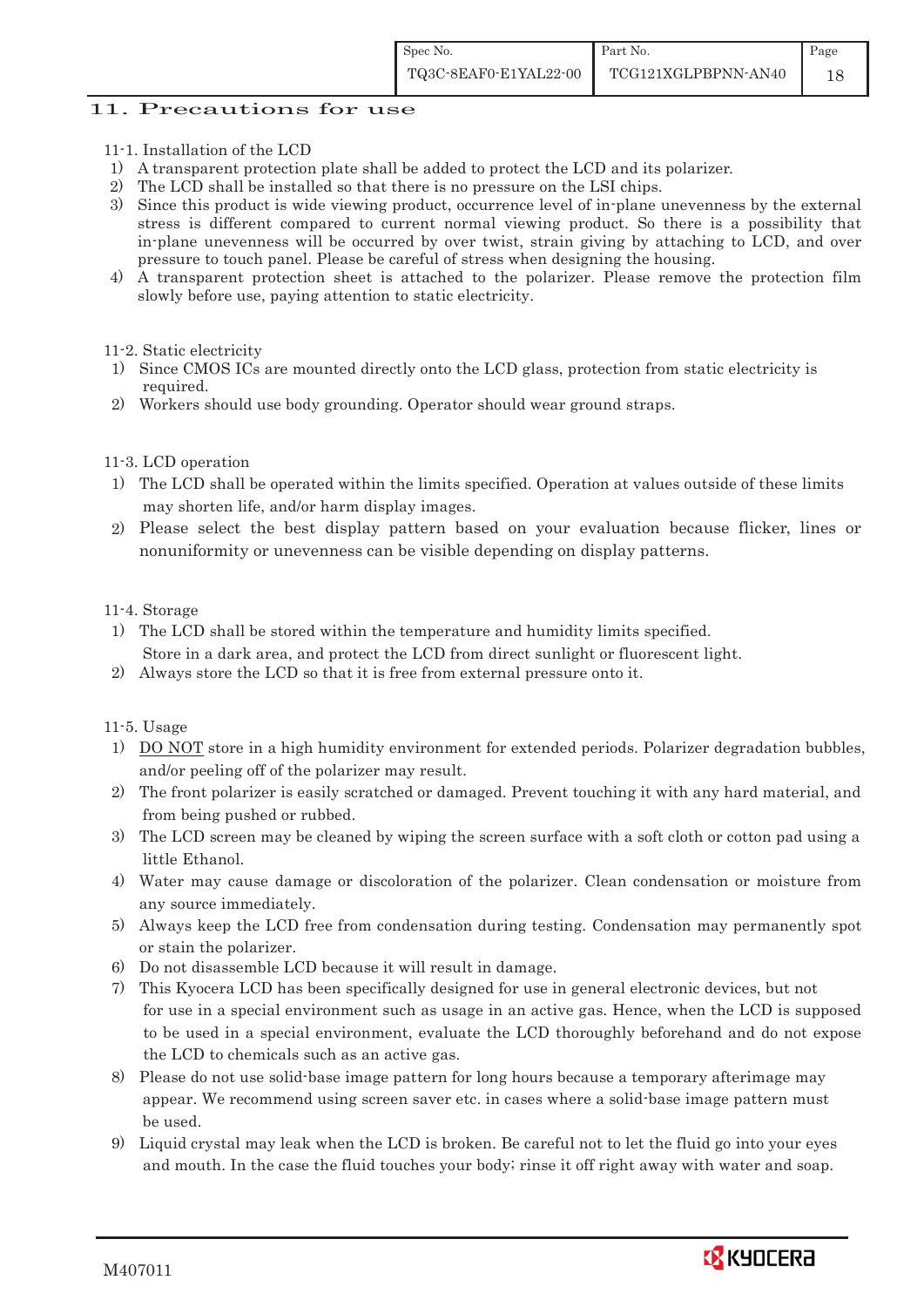| Spec No.              | Part No.            | Page |
|-----------------------|---------------------|------|
| TQ3C-8EAF0-E1YAL22-00 | TCG121XGLPBPNN-AN40 |      |

### 12. Reliability test data

| Test item                            | Test condition                                                                                        | Test time |                                                            | Judgement                                       |
|--------------------------------------|-------------------------------------------------------------------------------------------------------|-----------|------------------------------------------------------------|-------------------------------------------------|
| High temp.<br>atmosphere             | $80^{\circ}$ C                                                                                        | 240h      | Display function<br>Display quality<br>Current consumption | $: No$ defect<br>$: No$ defect<br>$: No$ defect |
| Low temp.<br>atmosphere              | $-30^{\circ}$ C                                                                                       | 240h      | Display function<br>Display quality<br>Current consumption | $: No$ defect<br>$: No$ defect<br>$: No$ defect |
| High temp.<br>humidity<br>atmosphere | $40^{\circ}$ C 90% RH                                                                                 | 240h      | Display function<br>Display quality<br>Current consumption | : No defect<br>$: No$ defect<br>$: No$ defect   |
| Temp. cycle                          | $-30^{\circ}$ C<br>0.5 <sub>h</sub><br>0.5 <sub>h</sub><br>R.T.<br>$80^{\circ}$ C<br>0.5 <sub>h</sub> | 10cycles  | Display function<br>Display quality<br>Current consumption | $: No$ defect<br>$: No$ defect<br>$: No$ defect |
| High temp.<br>operation              | $80^{\circ}$ C                                                                                        | 500h      | Display function<br>Display quality<br>Current consumption | $: No$ defect<br>$: No$ defect<br>$: No$ defect |

1) Each test item uses a test LCD only once. The tested LCD is not used in any other tests.

2) The LCD is tested in circumstances in which there is no condensation.

3) The reliability test is not an out-going inspection.

4) The result of the reliability test is for your reference purpose only. The reliability test is conducted only to examine the LCD's capability.

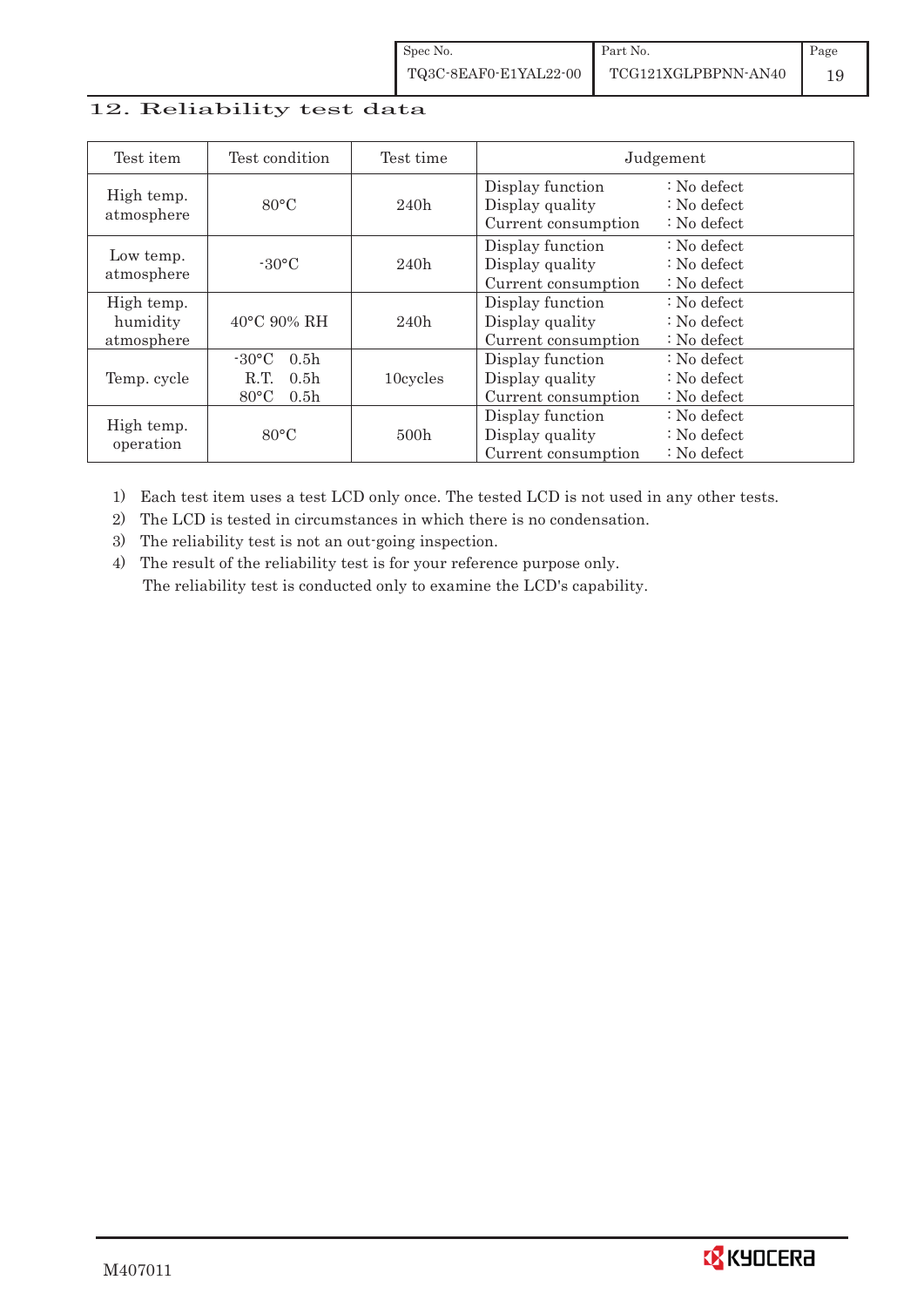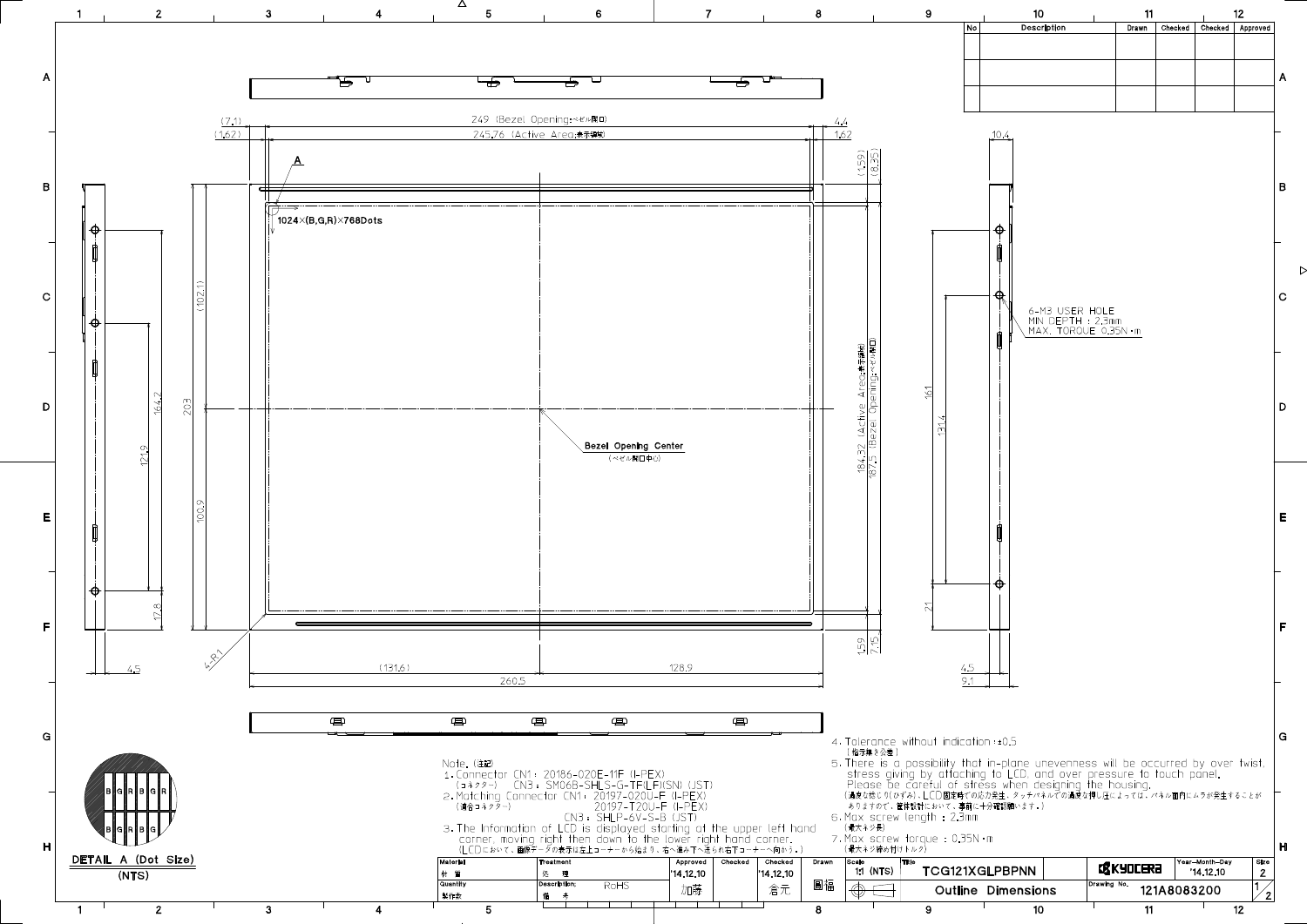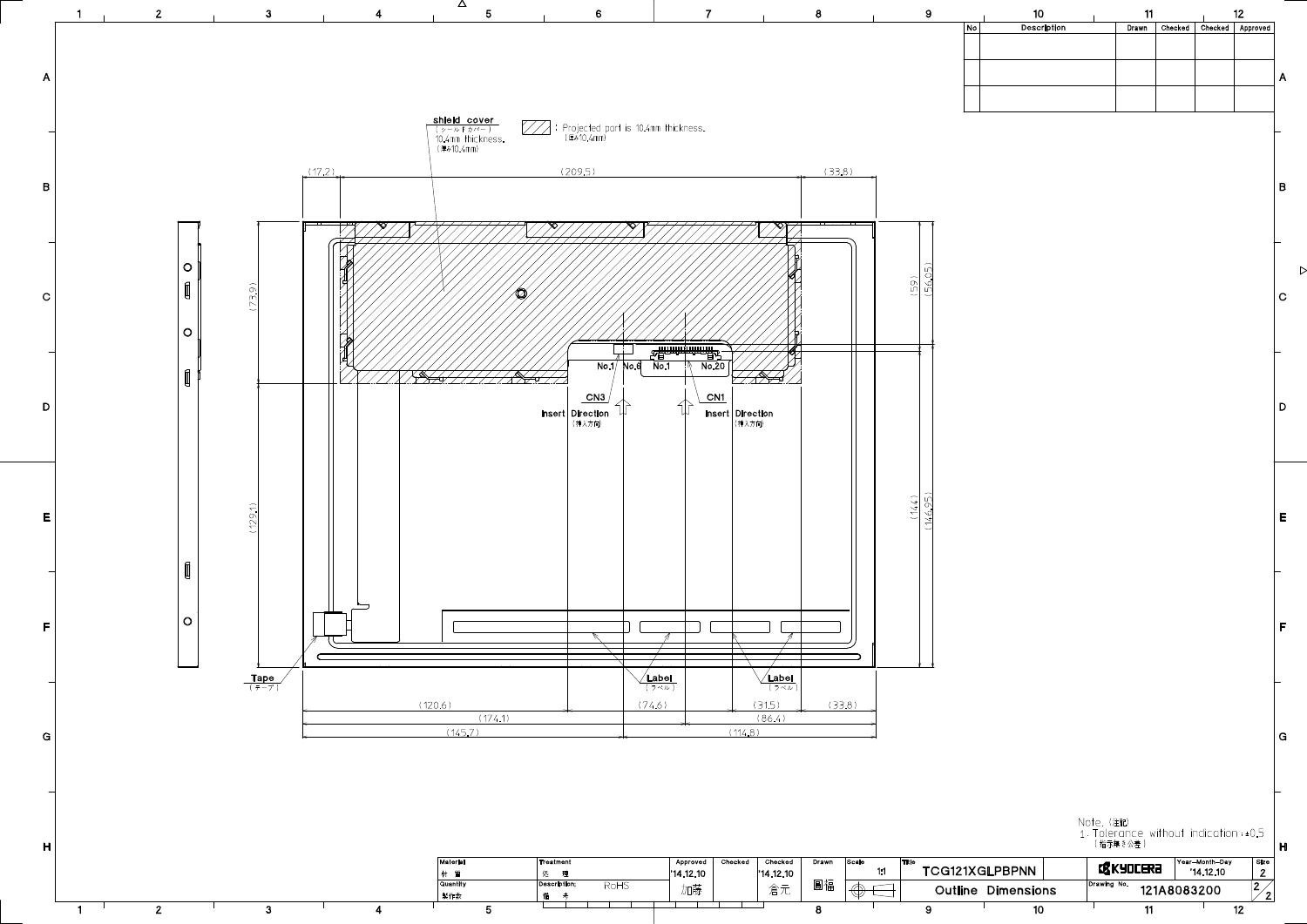| Spec No. | TQ3C-8EAF0-E2YAL22-00 |
|----------|-----------------------|
| Date.    | December 10, 2014     |

# KYOCERA INSPECTION STANDARD

# TYPE : TCG121XGLPBPNN-AN40

KYOCERA DISPALY CORPORATION

| Original          | Designed by: $Engineering$ dept. |                    |          | Confirmed by $:QA$ dept. |          |  |
|-------------------|----------------------------------|--------------------|----------|--------------------------|----------|--|
| Issue Date        | Prepared                         | Checked            | Approved | Checked                  | Approved |  |
| December 10, 2014 |                                  | I Koyama Ykajiyama | W. Yano  | )e <sub>0</sub>          | 1-Hamour |  |

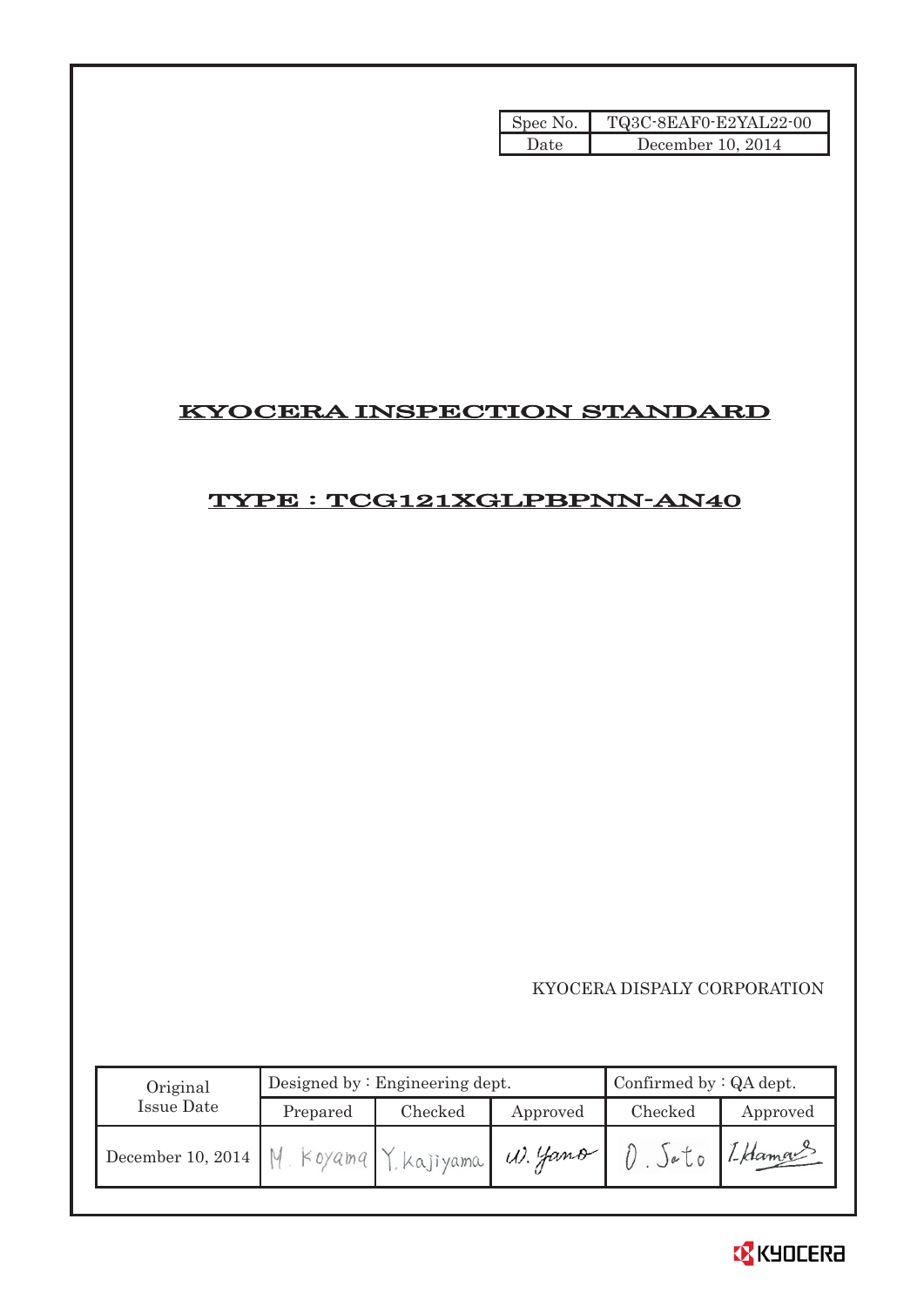| Spec No.              | Part No.            |  |
|-----------------------|---------------------|--|
| TQ3C-8EAF0-E2YAL22-00 | TCG121XGLPBPNN-AN40 |  |

|         |                                                                   |          | Revision record |              |               |                        |
|---------|-------------------------------------------------------------------|----------|-----------------|--------------|---------------|------------------------|
|         | Confirmed by $\colon$ QA dept.<br>Designed by : Engineering dept. |          |                 |              |               |                        |
|         | $\rm{Date}$                                                       | Prepared | $C$ hecked      | Approved     | $\rm Checked$ | ${\Large\bf Approved}$ |
|         |                                                                   |          |                 |              |               |                        |
|         |                                                                   |          |                 |              |               |                        |
| Rev.No. | $\rm{\textbf{Date}}$                                              | Page     |                 | Descriptions |               |                        |
|         |                                                                   |          |                 |              |               |                        |
|         |                                                                   |          |                 |              |               |                        |
|         |                                                                   |          |                 |              |               |                        |
|         |                                                                   |          |                 |              |               |                        |
|         |                                                                   |          |                 |              |               |                        |
|         |                                                                   |          |                 |              |               |                        |
|         |                                                                   |          |                 |              |               |                        |
|         |                                                                   |          |                 |              |               |                        |
|         |                                                                   |          |                 |              |               |                        |
|         |                                                                   |          |                 |              |               |                        |
|         |                                                                   |          |                 |              |               |                        |
|         |                                                                   |          |                 |              |               |                        |
|         |                                                                   |          |                 |              |               |                        |
|         |                                                                   |          |                 |              |               |                        |
|         |                                                                   |          |                 |              |               |                        |
|         |                                                                   |          |                 |              |               |                        |
|         |                                                                   |          |                 |              |               |                        |
|         |                                                                   |          |                 |              |               |                        |
|         |                                                                   |          |                 |              |               |                        |
|         |                                                                   |          |                 |              |               |                        |
|         |                                                                   |          |                 |              |               |                        |
|         |                                                                   |          |                 |              |               |                        |
|         |                                                                   |          |                 |              |               |                        |
|         |                                                                   |          |                 |              |               |                        |
|         |                                                                   |          |                 |              |               |                        |
|         |                                                                   |          |                 |              |               |                        |
|         |                                                                   |          |                 |              |               |                        |
|         |                                                                   |          |                 |              |               |                        |
|         |                                                                   |          |                 |              |               |                        |
|         |                                                                   |          |                 |              |               |                        |
|         |                                                                   |          |                 |              |               |                        |
|         |                                                                   |          |                 |              |               |                        |
|         |                                                                   |          |                 |              |               |                        |
|         |                                                                   |          |                 |              |               |                        |
|         |                                                                   |          |                 |              |               |                        |
|         |                                                                   |          |                 |              |               |                        |
|         |                                                                   |          |                 |              |               |                        |
|         |                                                                   |          |                 |              |               |                        |

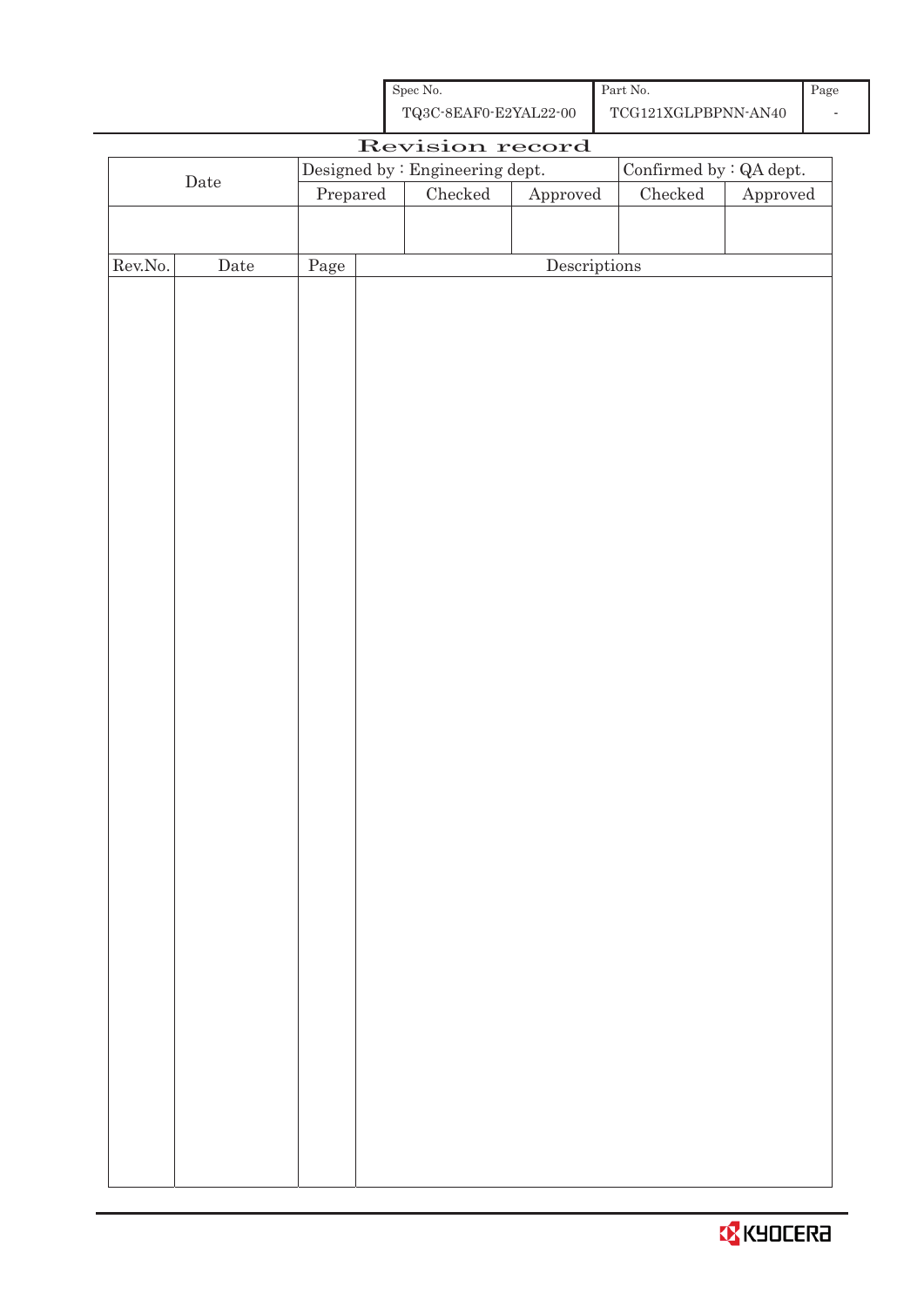# Page

# Visuals specification

|--|--|

|               | <b>Note</b>                             |                              |                                                                                                                                                                                                                                                                                                                                                                                 |  |  |  |
|---------------|-----------------------------------------|------------------------------|---------------------------------------------------------------------------------------------------------------------------------------------------------------------------------------------------------------------------------------------------------------------------------------------------------------------------------------------------------------------------------|--|--|--|
| General       | 1.<br>2.<br>3.<br>Luminance             | Inspection conditions        | Customer identified anomalies not defined within this inspection standard shall be<br>reviewed by Kyocera, and an additional standard shall be determined by mutual consent.<br>This inspection standard about the image quality shall be applied to any defect within the<br>effective viewing area and shall not be applicable to outside of the area.<br>$\div 500$ Lux min. |  |  |  |
|               |                                         | Inspection distance          | $\div 300$ mm.                                                                                                                                                                                                                                                                                                                                                                  |  |  |  |
|               | Temperature                             |                              | : 25 $\pm$ 5°C                                                                                                                                                                                                                                                                                                                                                                  |  |  |  |
|               | Direction                               |                              | : Directly above                                                                                                                                                                                                                                                                                                                                                                |  |  |  |
| Definition of | Dot defect                              | Bright dot defect            | The dot is constantly "on" when power applied to the                                                                                                                                                                                                                                                                                                                            |  |  |  |
| inspection    |                                         |                              | LCD, even when all "Black" data sent to the screen.                                                                                                                                                                                                                                                                                                                             |  |  |  |
| item          |                                         |                              | Inspection tool: 5% Transparency neutral density filter.                                                                                                                                                                                                                                                                                                                        |  |  |  |
|               |                                         |                              | Count dot: If the dot is visible through the filter.                                                                                                                                                                                                                                                                                                                            |  |  |  |
|               |                                         |                              | Don't count dot: If the dot is not visible through the                                                                                                                                                                                                                                                                                                                          |  |  |  |
|               |                                         |                              | filter.                                                                                                                                                                                                                                                                                                                                                                         |  |  |  |
|               |                                         |                              | There is an electrode in the middle of the dot                                                                                                                                                                                                                                                                                                                                  |  |  |  |
|               |                                         |                              | $RG$ $RG$ $RG$ $BRG$ $B$<br>and one dot is shown in the left drawing.                                                                                                                                                                                                                                                                                                           |  |  |  |
|               |                                         |                              | G  B  R  G  B  G  B<br>$<$ dot drawing $>$                                                                                                                                                                                                                                                                                                                                      |  |  |  |
|               |                                         | Black dot defect             | The dot is constantly "off" when power applied to the                                                                                                                                                                                                                                                                                                                           |  |  |  |
|               |                                         |                              | LCD, even when all "White" data sent to the screen.                                                                                                                                                                                                                                                                                                                             |  |  |  |
|               |                                         |                              | Similar size compared to bright dot.                                                                                                                                                                                                                                                                                                                                            |  |  |  |
|               |                                         | White dot                    | Pixel works electrically, however, circular/foreign                                                                                                                                                                                                                                                                                                                             |  |  |  |
|               |                                         | (Circular/foreign            | particle makes dot appear to be "on" even when all                                                                                                                                                                                                                                                                                                                              |  |  |  |
|               |                                         | particle)                    | "Black" data is sent to the screen.                                                                                                                                                                                                                                                                                                                                             |  |  |  |
|               |                                         | Adjacent dot                 | Adjacent dot defect is defined as two or more bright dot                                                                                                                                                                                                                                                                                                                        |  |  |  |
|               |                                         |                              | defects or black dot defects.                                                                                                                                                                                                                                                                                                                                                   |  |  |  |
|               |                                         |                              | $G$ $B$ $R$ $G$ $B$ $R$<br>R[G B R[G B R[G]<br>dot defect<br>$R$ G $B$ R $G$ B $R$ G $B$<br><b>B</b><br>الماحات الماحات المناسبا                                                                                                                                                                                                                                                |  |  |  |
|               | External                                | Bubble, Scratch,             | Visible operating (all pixels "Black" or "White") and non                                                                                                                                                                                                                                                                                                                       |  |  |  |
|               | inspection                              | Foreign particle             | operating.                                                                                                                                                                                                                                                                                                                                                                      |  |  |  |
|               |                                         | (Polarizer, Cell, Backlight) |                                                                                                                                                                                                                                                                                                                                                                                 |  |  |  |
|               |                                         | Appearance inspection        | Does not satisfy the value at the spec.                                                                                                                                                                                                                                                                                                                                         |  |  |  |
|               | Others                                  | CFL wires                    | Damaged to the CFL wires, connector, pin, functional                                                                                                                                                                                                                                                                                                                            |  |  |  |
|               |                                         |                              | failure or appearance failure.                                                                                                                                                                                                                                                                                                                                                  |  |  |  |
|               | Definition<br>Definition of circle size |                              | Definition of linear size                                                                                                                                                                                                                                                                                                                                                       |  |  |  |
|               | of size                                 | $d = (a + b)/2$              |                                                                                                                                                                                                                                                                                                                                                                                 |  |  |  |